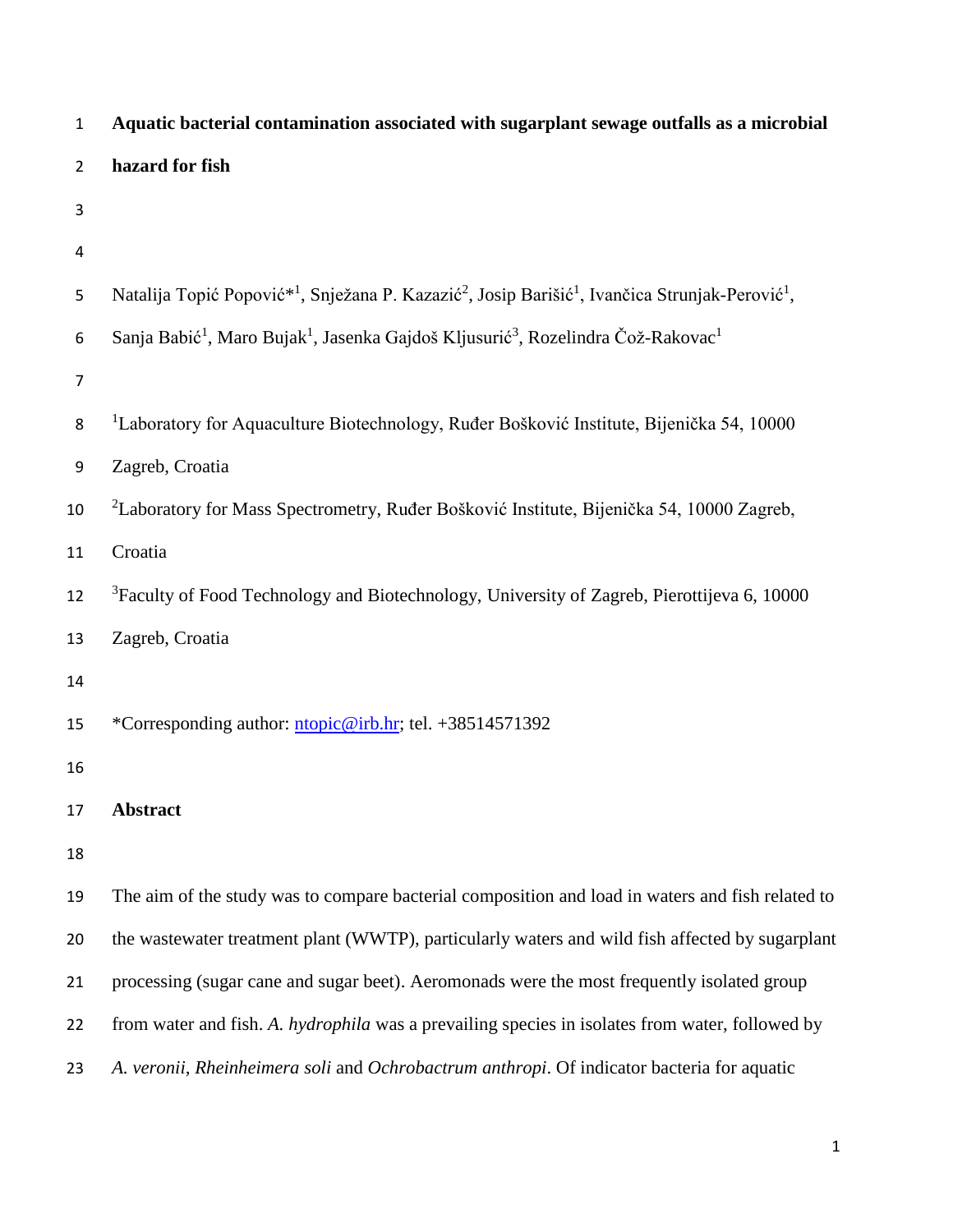| 24 | contamination from fish tissues, the most prominent were V. cholerae, Enterobacter cloacae and     |
|----|----------------------------------------------------------------------------------------------------|
| 25 | E. sakazakii. Sugar cane processing contributed to high viable cell counts at 37 °C while sugar    |
| 26 | beet processing contributed to high bacterial counts at 22 °C. Heterotrophs from gills of effluent |
| 27 | fish were highest during sugar cane processing. Counts retrieved from fish skin were more          |
| 28 | uniform between effluent fish and fish from downstream waters. Antimicrobial resistance of         |
| 29 | bacteria isolated from water was high against amoxicillin, sulfamethoxazole, flumequine,           |
| 30 | norfloxacin and oxolinic acid in samples from the inflow of raw municipal wastewaters to           |
| 31 | WWTP, while resistance found in bacteria from the inflow of sugarplant mostly related to           |
| 32 | sulfamethoxazole and amoxicillin. The PCA analysis associated the occurrence of high               |
| 33 | heterotroph counts, P. aeruginosa, and intestinal enterococci on skin and gills with sugar cane,   |
| 34 | and yeasts and molds with sugar beet processing. Fish living in treated wastewaters and related    |
| 35 | water bodies could pose a microbial hazard if fished for human consumption, possibly causing       |
| 36 | infection when being handled and processed, as a risk of human pathogens penetrating fish          |
| 37 | tissues.                                                                                           |
| 38 |                                                                                                    |
| 39 | Keywords: Wastewater treatment plant · Fish · Bacteria · Resistance · Pollution                    |
| 40 |                                                                                                    |
| 41 | <b>INTRODUCTION</b>                                                                                |
| 42 |                                                                                                    |
| 43 | Wastewater treatment plants (WWTPs) perform primary and secondary biological                       |
| 44 | treatment of municipal and related waters, and sometimes tertiary treatment for agricultural       |
| 45 | irrigation and wetlands restoration. The complex microbial community found in the treated          |
| 46 | effluent of WWTPs, although significantly reduced (particularly in fecal indicator bacteria),      |
|    |                                                                                                    |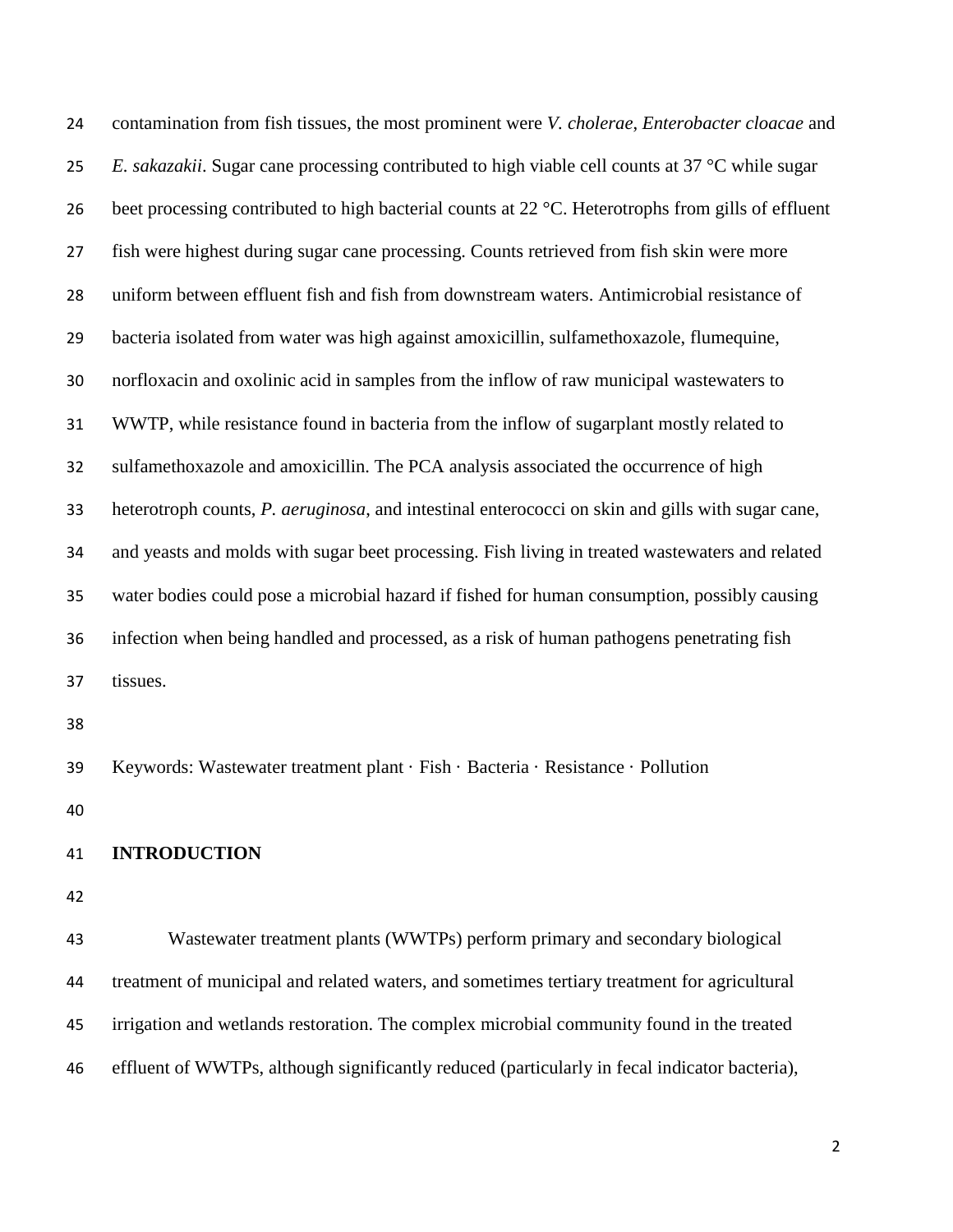might still contain pathogenic bacteria which present a threat to fish living downstream (Topić Popović et al*.* 2015a). If used for human consumption, such fish may pose a potential public health risk.

 When reared in treated domestic wastewater, which is not a rare practice due to the abundance of nutrients, silver carp (*Hypophthalmichthys molitrix*), common carp (*Cyprinus carpio*) and tilapia (*Oreochromis niloticus*) show sensitiveness to the impaired environment (Buras et al*.* 1987). Bacteria can be retrieved from their internal organs and tissues up to 54 concentrations of  $10^9$  g<sup>-1</sup>. If rearing stocking juveniles in treated wastewaters, and transferring them later to the regular fish farms, fish will likely reduce the numbers of bacteria, and the danger of pathogen transfer to humans would be avoided (Niewolak & Tucholski 2000). However, wild fish living in treated wastewaters and related water bodies which are fished for recreational purposes and human consumption, could pose a threat. The dominant fish species in slowly running lowland watersheds in Europe and Asia is Prussian carp (*Carassius gibelio*) (Lusk et al*.* 2010). It invaded European ponds, eutrophic lakes, canals, and small water reservoirs (USFWS 2012) due to its ability to grow and reproduce rapidly. It tolerates well the impaired environmental conditions, such as high organic loads or low levels of dissolved oxygen, and is a highly possible catch of recreational fishermen.

 There are number of potential bacterial pathogens that might be related with contaminated waters from which representative bacterial indicators of human and (aquatic) animal contamination are chosen for screening. They include total and fecal coliforms, *Escherichia coli*, fecal streptococci and enterococci, *Salmonella* sp., *Shigella* sp., and *Vibrio* sp. (Naidoo & Olaniran 2014). However, indicator bacteria should always be assessed in the context of the study, taking into account the natural microbial ecology, biotic and abiotic physical-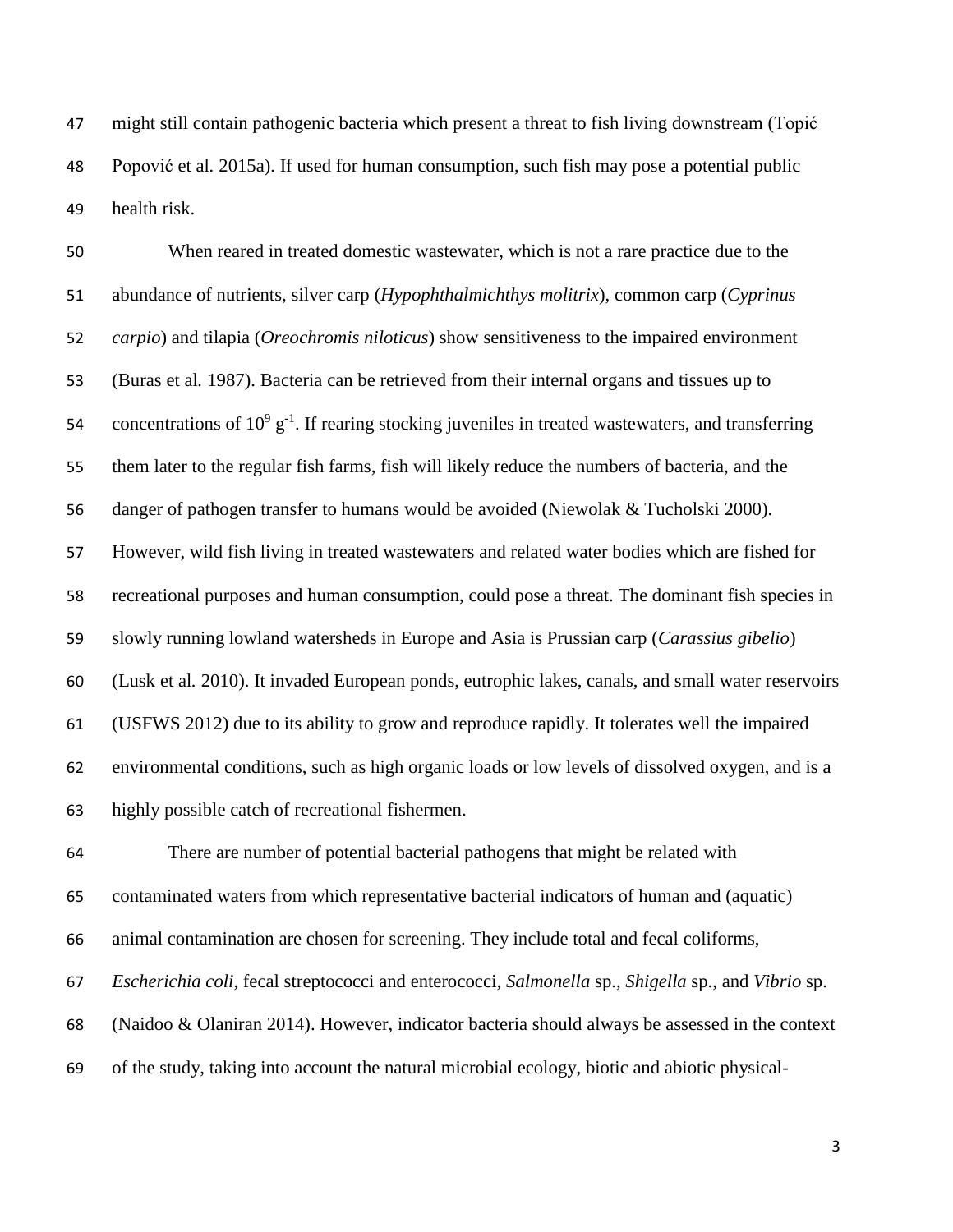| 70 | chemical factors which could influence microbial growth. Negative indicator tests cannot             |
|----|------------------------------------------------------------------------------------------------------|
| 71 | guarantee the absence of a microbial hazard (Tortorello 2003). Also, sugarplants are significant     |
| 72 | contributors to the WWTP load, with high water demand and organic pollution (Ingaramo et al.         |
| 73 | 2009). For that reason, and in order to improve our understanding in assessing the biological        |
| 74 | risks for the fish living in the WWTP effluent and waters related to the WWTP, it is important to    |
| 75 | determine their bacterial community and diversity differences (Topić Popović et al. 2015a, b).       |
| 76 | With this objective, bacteria were identified at two seasonal time points from: (i) wastewaters      |
| 77 | from a Croatian municipal WWTP which also processes waters from a sugarplant, (ii) waters            |
| 78 | further downstream, from a wider canal which drains into the river Drava; (iii) wild Prussian        |
| 79 | carp inhabiting effluent-receiving waters and further downstream waters, in spring and fall. The     |
| 80 | hypothesis of the study was that both ubiquitous and pathogenic bacteria would be retrieved from     |
| 81 | fish tissues, in relation to season and activity of the sugarplant. The aim was to compare bacterial |
| 82 | composition and load in different WWTP-related waters, and various fish tissues over seasons,        |
| 83 | as well as the occurrence of resistance to eight antimicrobial drugs tested.                         |
| 84 |                                                                                                      |
| 85 |                                                                                                      |
| 86 | <b>MATERIALS AND METHODS</b>                                                                         |
| 87 |                                                                                                      |
| 88 | <b>Study site</b>                                                                                    |
| 89 |                                                                                                      |
| 90 | The study was conducted in spring and fall throughout the treatment process of a                     |
| 91 | Croatian municipal WWTP, which also receives hospital and sugarplant wastewaters (Fig. 1).           |
| 92 | Sugarplant was active in spring (pre-washed sugar cane processing) and fall (sugar beet              |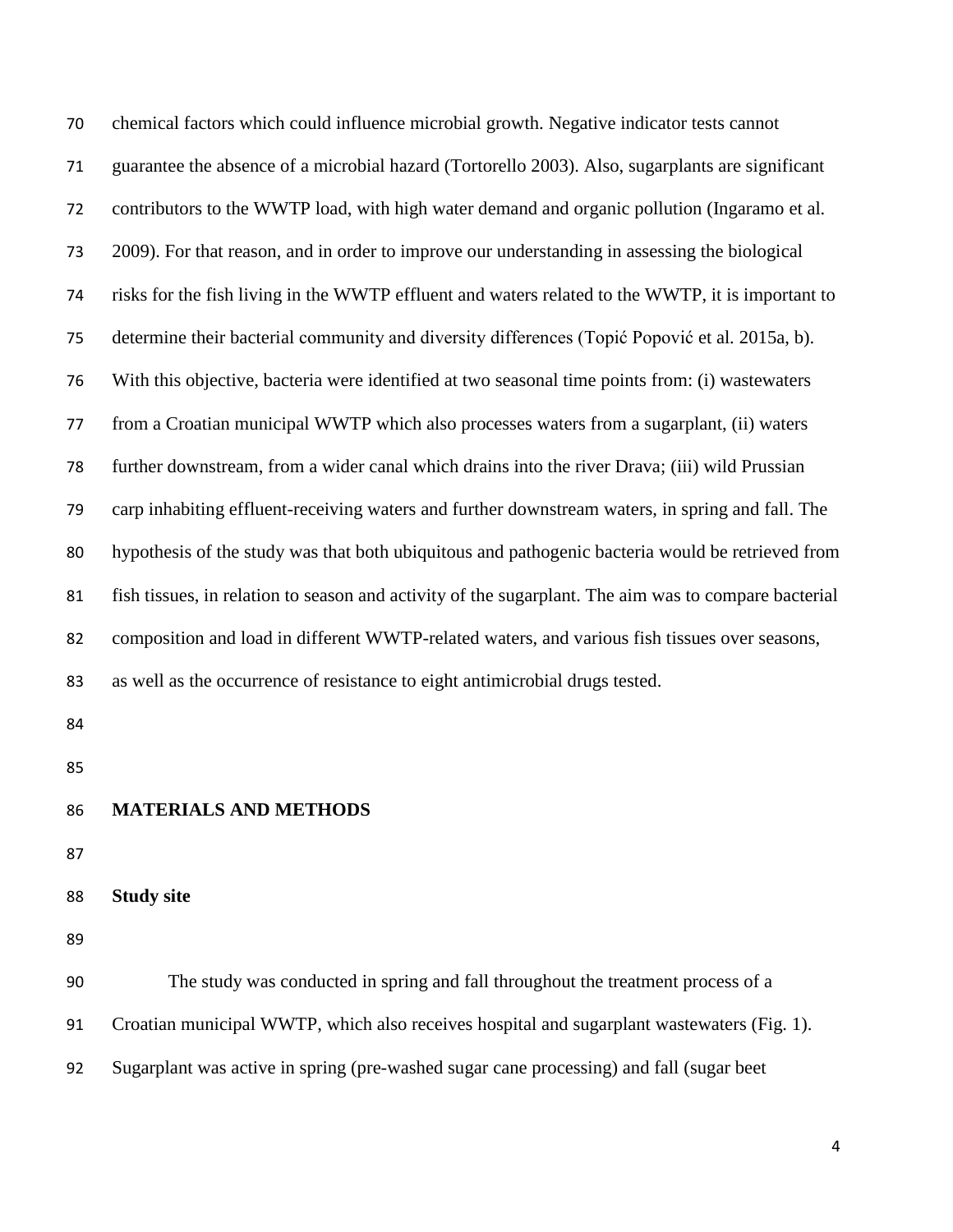| 93  | processing) with 15.94 % and 30.83 % of treated waters, respectively. The final treated effluent       |
|-----|--------------------------------------------------------------------------------------------------------|
| 94  | outflows into a natural canal (location 1), which widens to enter a further downstream canal           |
| 95  | (location 2) draining into the river Drava. Fish and water were sampled from locations 1 and 2.        |
| 96  | Water was also sampled at the inflow of raw municipal wastewaters to the WWTP (location 3)             |
| 97  | and the inflow of sugarplant was tewaters to the WWTP (location 4).                                    |
| 98  |                                                                                                        |
| 99  | <b>Sample collection</b>                                                                               |
| 100 |                                                                                                        |
| 101 | The study was carried out in accordance with the EC Directive 86/609/EEC for animal                    |
| 102 | experiments, and according to the Institute's directions for animal tests. Prussian carp (Carassius    |
| 103 | gibelio) were caught by nets and angling: in spring ( $n = 24$ ) mean weight (W) 498.80 g $\pm$ 232.04 |
| 104 | SD, mean length (L) 213.46 mm $\pm$ 66.94 SD; in fall ( $n = 45$ ) W 127.80 g $\pm$ 97.32 SD, L 170.22 |
| 105 | $mm \pm 45.32$ SD. Fish were transported live to the laboratory and sacrificed by overdose of          |
| 106 | tricaine methane-sulfonate (MS-222, Sigma, St. Louis, Missouri, USA). Tissues (gills, anterior         |
| 107 | kidney) were fixed in 4 % neutral buffered formaldehyde, dehydrated through a graded ethanol-          |
| 108 | xylene series, embedded in paraplast, and stained with hematoxylin/eosin.                              |
| 109 |                                                                                                        |
| 110 | <b>Analytical methods</b>                                                                              |
| 111 |                                                                                                        |
| 112 | Physico-chemical characteristics of water were analyzed according to the international                 |
| 113 | standards as follows: determination of electrical conductivity, pH, suspended solids, dissolved        |
| 114 | oxygen, permanganate index, chemical oxygen demand (COD), biochemical oxygen demand                    |
| 115 | after n days (BODn), dilution and seeding with allylthiourea, phosphorus with spectrometric            |
|     |                                                                                                        |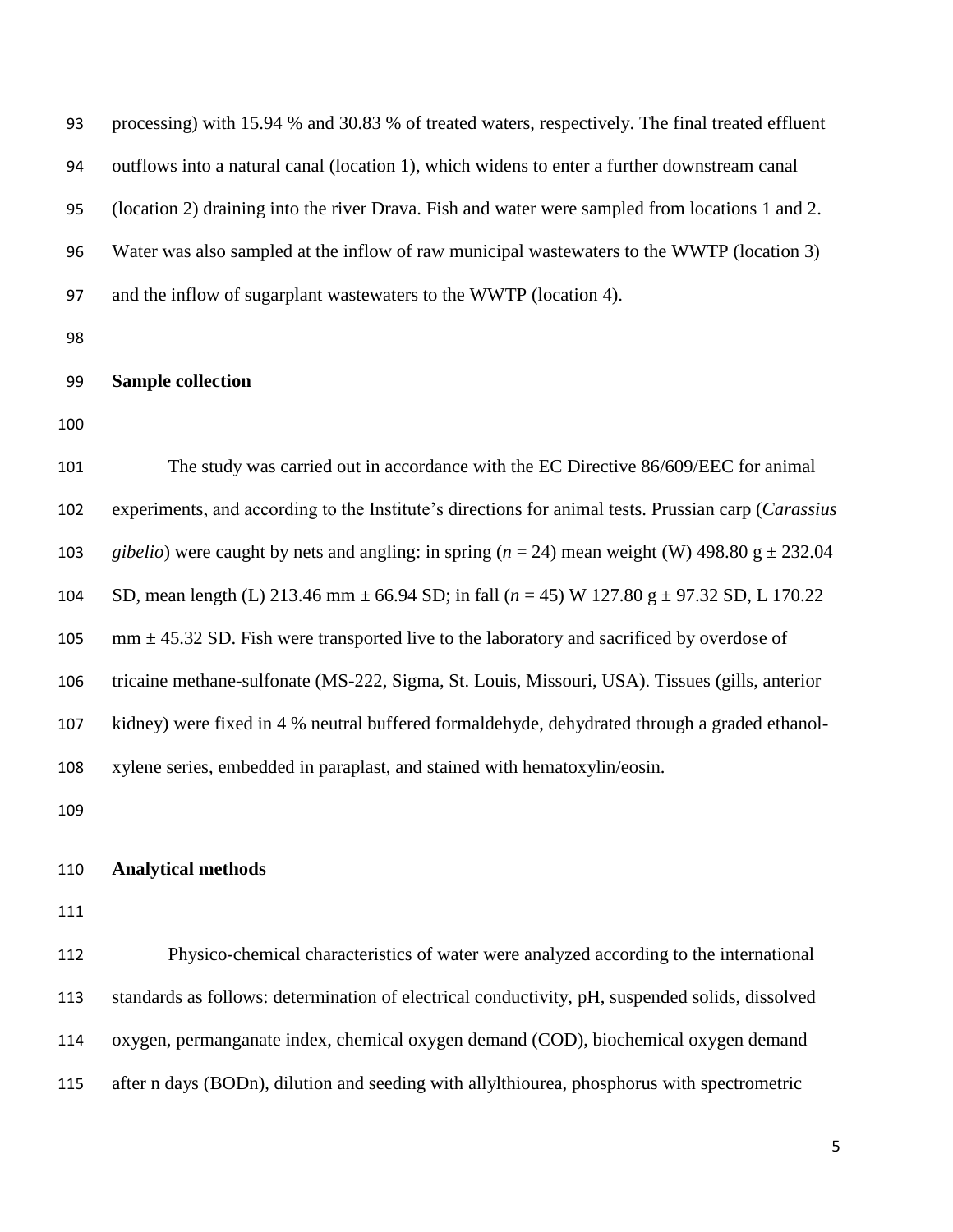method, nitrite, total nitrogen by persulfate digestion method, cadmium reduction, and nitrate by colorimetry (ISO 7888:1985, ISO 10523:2008, ISO 872:2005, ISO 5813:1983, ISO 8467:1993, ISO 15705:2002, ISO 5815:1989, ISO 7150-1:1984, ISO 6878:2004, ISO 6777:1984, SM 4500- NO3-E, respectively).

 Methods for detection and enumeration of *Escherichia coli*, coliforms and enterococci from water and sludge were used according to the Detection and enumeration of *E. coli* and coliform bacteria – Part 1: Membrane filtration method (ISO 9308-1:2000/Corr.1:2008) and Detection and enumeration of intestinal enterococci – Part 2: Membrane filtration method (ISO 7899-2:2000). *E. coli*, coliforms and enterococci were also measured from fish tissues (skin and gill scrapings). All samples were inoculated on general purpose media and media for the selective isolation of bacteria (all Oxoid Ltd, Basingstoke, England, UK). Samples of fish gills and internal organs (kidney and liver) were streaked onto Tryptone Soya Agar, MacConkey Agar (Oxoid) and Blood Agar (Certifikat doo, Osijek, Croatia). Colonies were subjected to morphological, physiological and biochemical tests. The taxonomic position of the isolates was determined by the MALDI Biotyper using MALDI-TOF (Matrix Assisted Laser Desorption Ionization-Time of Flight) Mass Spectrometry (Bruker Daltonik GmbH, Bremen, Germany). The ethanol/formic acid extraction was applied for MALDI TOF MS sample preparation as described in Topić Popović et al. (2015a, b). Recorded mass spectra were processed with the MALDI Biotyper 3.0 software package (Bruker Daltonik), using standard settings. Antimicrobial susceptibility of the isolated strains was determined with Kirby-Bauer disk diffusion method on Mueller Hinton agar (all Oxoid). The following antimicrobials with

respective concentrations were used in the test: oxytetracycline (OTC, 30 μg), amoxicillin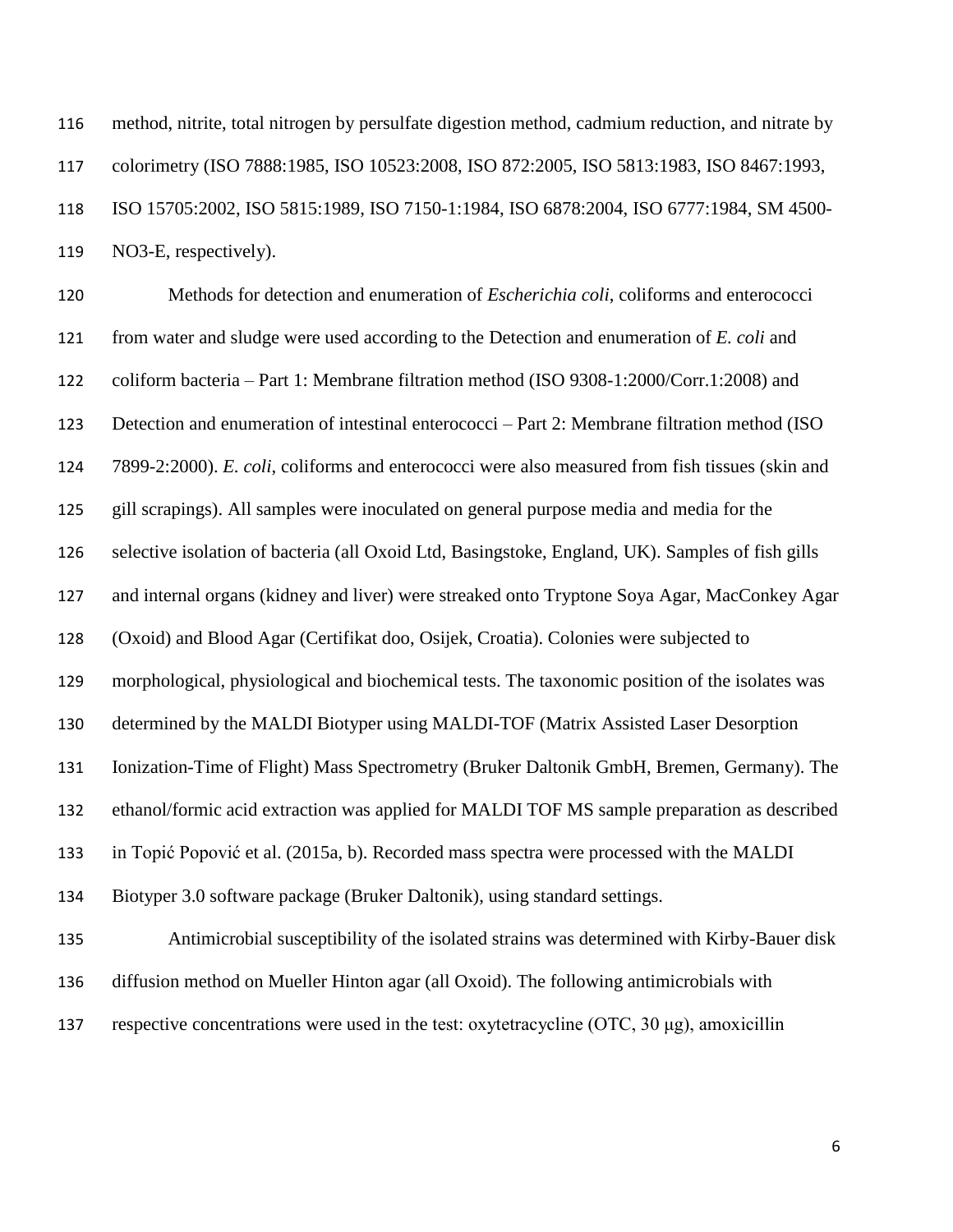| 138 | (AMC, 30 $\mu$ g), oxolinic acid (OA, 2 $\mu$ g), erythromycin (E, 15 $\mu$ g), sulfamethoxazole (SMX, 50 |
|-----|-----------------------------------------------------------------------------------------------------------|
| 139 | μg), florfenicol (FFC, 30 μg), norfloxacin (NOR, 10 μg), flumequine (UB, 30 μg).                          |

## **Statistical analysis**

 Statistical analyses were performed using SigmaPlot and SigmaStat Statistical Software ver. 11.0 (Jandel Corp. San Rafael, CA). Bacterial counts data were subjected to logarithmic transformation. All data were analyzed by multivariate analysis in order to extract variables or important related information, to identify possible clusters, and to identify trends between samples and/or variables.

 In order to examine the possibility of viewing data sets independently of sampling site and processed sugar cane/sugar beet, t-test was used. Although the test showed that there was no 150 significant difference between the values in the different canals ( $p = 0.10$ ), bacterial composition in each sampling site and material processed was a significant factor: (i) effluent-receiving canal 152 (CE) beet *vs*. cane,  $p = 0.028$  and (ii) downstream county canal (CC) beet *vs*. cane,  $p = 0.002$ . So, for the further analysis, the data set was divided by sampling site (CE and CC) and processed 154 material  $(B = \text{beet} \text{ and } C = \text{beet}).$ 

 Also, the Pearson correlation test was conducted on the complete data matrix (physico- chemical parameters of water *vs*. bacteria, yeasts and molds on fish gills and skin, allowing the reduction of data. Analysis of possible data or dimension reduction is used in aquatic ecology as demonstrated by ter Braak and Verdonschot (1995).

 Classification process was started with the Factor analysis (FA) which identified significant variables and assisted in reduction of the original data set. The Principal component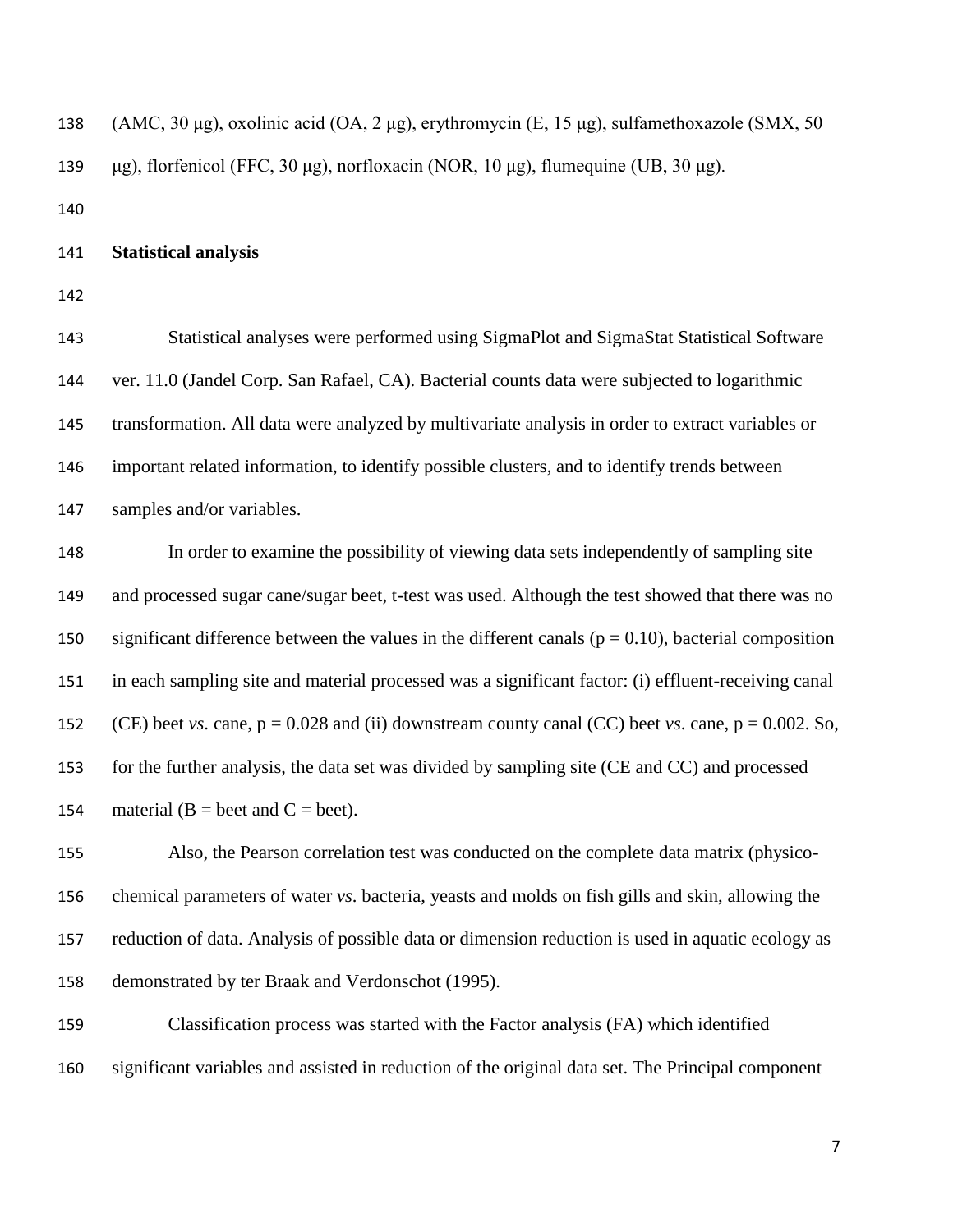| 161 | analysis (PCA) followed, using pattern recognition methods (Bosque-Sendra et al. 2012), in            |
|-----|-------------------------------------------------------------------------------------------------------|
| 162 | order to effectively reduce redundant information (Sweidan et al. 2015). The Discriminant             |
| 163 | analysis (DA) was used to evaluate the classification and to distinguish variables in relation to     |
| 164 | season and location.                                                                                  |
| 165 |                                                                                                       |
| 166 |                                                                                                       |
| 167 | <b>RESULTS</b>                                                                                        |
| 168 |                                                                                                       |
| 169 | Physico-chemical characteristics of water                                                             |
| 170 |                                                                                                       |
| 171 | Many water quality parameters measured at both fish sampling sites were higher or lower               |
| 172 | than reference guidelines for cyprinid fish (Stoskopf 1993, Billard 1999). Dissolved oxygen and       |
| 173 | oxygen saturation in spring and fall in canal receiving the final treated effluent were significantly |
| 174 | below listed for carp tolerance levels (Table S1. of the Supplement). During the activity of the      |
| 175 | sugarplant, extreme values were noted at the inflow of sugarplant wastewaters to the WWTP for         |
| 176 | suspended solids, chemical oxygen demand (COD), COD-Mn, and biochemical oxygen demand                 |
| 177 | (BODn). Ammonium, nitrite, nitrate and total nitrogen values during sugarplant activity were not      |
| 178 | favorable for carp propagation.                                                                       |
| 179 |                                                                                                       |
| 180 | Microbial counts and species retrieved from water                                                     |
| 181 |                                                                                                       |
| 182 | Total viable cell counts and concentrations of bacteria, yeasts and molds from water at 4             |
| 183 | sampling locations and three seasons are presented in Fig. S1 & S2 of the Supplement. Colony          |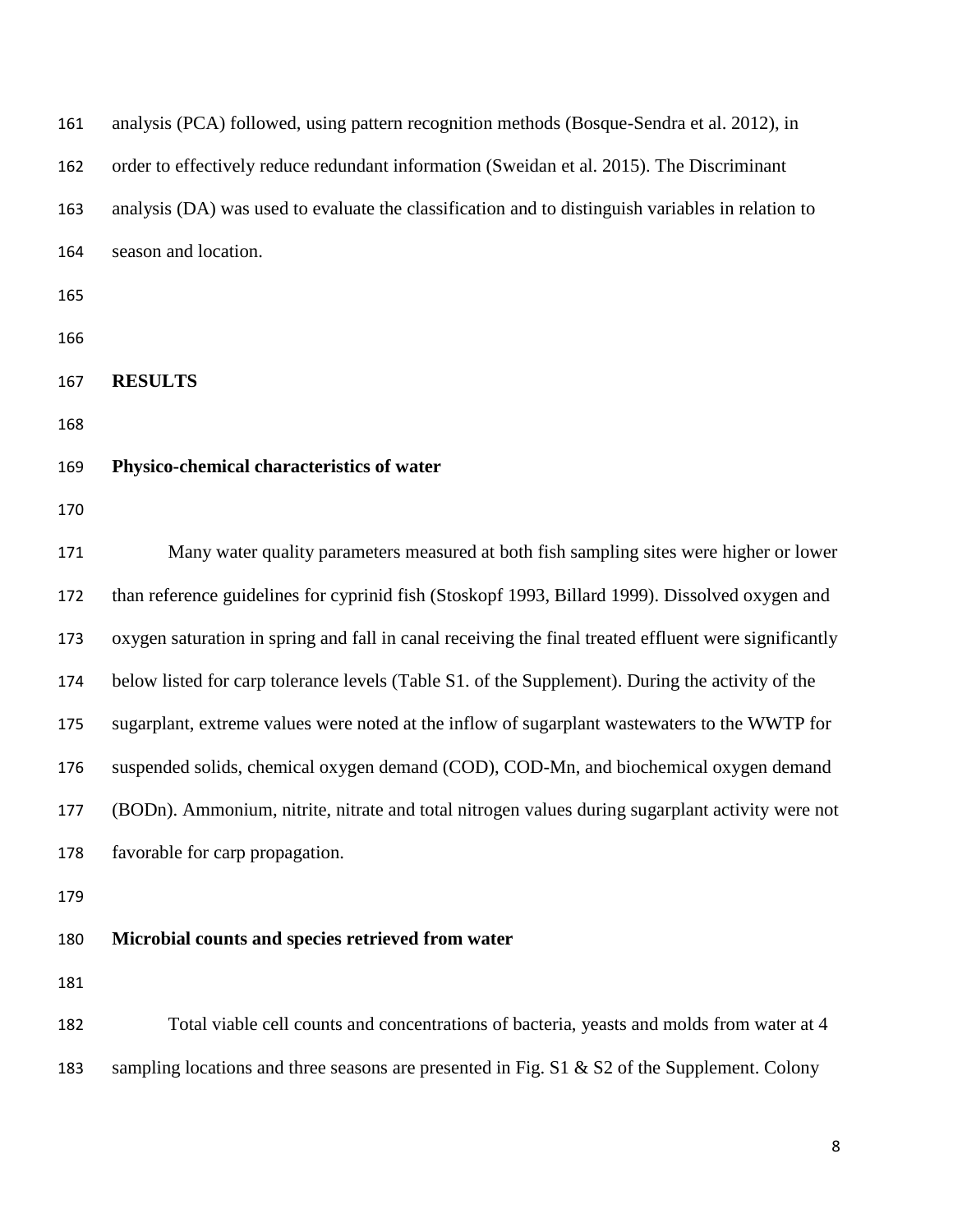| 184 | counts at 22 $\degree$ C were the highest at the inflow of sugarplant wastewaters to WWTP in fall (1.1 x                                                       |
|-----|----------------------------------------------------------------------------------------------------------------------------------------------------------------|
| 185 | $10^8$ CFU mL <sup>-1</sup> ) and in spring (1.4 x 10 <sup>7</sup> CFU mL <sup>-1</sup> ). Colony counts at 37 °C were the highest in                          |
| 186 | spring at the same location $(3.1 \times 10^6 \text{ CFU mL}^{-1})$ , which also yielded the highest loads of yeasts                                           |
| 187 | and molds $(1.7 \times 10^4 \text{ CFU} \text{ mL}^{-1})$ in fall, and $10^3 \text{ CFU} \text{ mL}^{-1}$ in spring, respectively). Fecal                      |
| 188 | coliforms, intestinal enterococci, and <i>Pseudomonas aeruginosa</i> reached 6.76 x 10 <sup>6</sup> CFU 100 mL <sup>-</sup>                                    |
| 189 | <sup>1</sup> , 1.12 x 10 <sup>7</sup> CFU 100 mL <sup>-1</sup> , and 1.7 x 10 <sup>5</sup> CFU 100 mL <sup>-1</sup> , respectively, all in fall, at the inflow |
| 190 | of raw municipal wastewater to WWTP. Sulphite-reducing clostridia and E. coli reached 3.5 x                                                                    |
| 191 | $10^3$ CFU 100 mL <sup>-1</sup> , and 5.5 x 10 <sup>5</sup> CFU 100 mL <sup>-1</sup> in fall at the inflow of sugarplant wastewaters,                          |
| 192 | although the overall highest counts of E. coli were in fall at the inflow of raw municipal                                                                     |
| 193 | wastewaters to WWTP (8.5 x $10^5$ CFU 100 mL <sup>-1</sup> ). Listeria monocytogenes was not isolated from                                                     |
| 194 | any of the samples, but L. inocua, L. grayi, and L. ivanovii were retrieved in fall from the canal                                                             |
| 195 | receiving the final treated effluent. Overall distribution of bacterial genera isolated from all water                                                         |
| 196 | sampling locations is presented in Fig. S3. Aeromonads were the most frequently isolated group                                                                 |
| 197 | from most samples.                                                                                                                                             |
| 198 |                                                                                                                                                                |
| 199 | Microbial counts and species retrieved from fish tissues; tissue aberrations                                                                                   |
| 200 |                                                                                                                                                                |
| 201 | Bacterial counts and concentrations of bacteria, yeasts and molds from skin and gills of                                                                       |
| 202 | fish are presented in Fig. S4 & S5. From gills, fecal coliforms and <i>E.coli</i> were not isolated, while                                                     |
| 203 | from skin, fecal coliforms, <i>E.coli</i> , <i>P. aeruginosa</i> , and sulphite-reducing clostridia were not                                                   |
| 204 | isolated. Colony counts from gills at 22 $\degree$ C and 37 $\degree$ C were highest in spring from effluent fish                                              |
| 205 | (location 1) (3.28 x 10 <sup>7</sup> CFU mL <sup>-1</sup> , and 2.22 x 10 <sup>7</sup> CFU mL <sup>-1</sup> , respectively). In fall, these counts             |
| 206 | did not reach over 7 x $10^5$ CFU mL <sup>-1</sup> , and 5.9 x $10^5$ CFU mL <sup>-1</sup> , respectively). The highest                                        |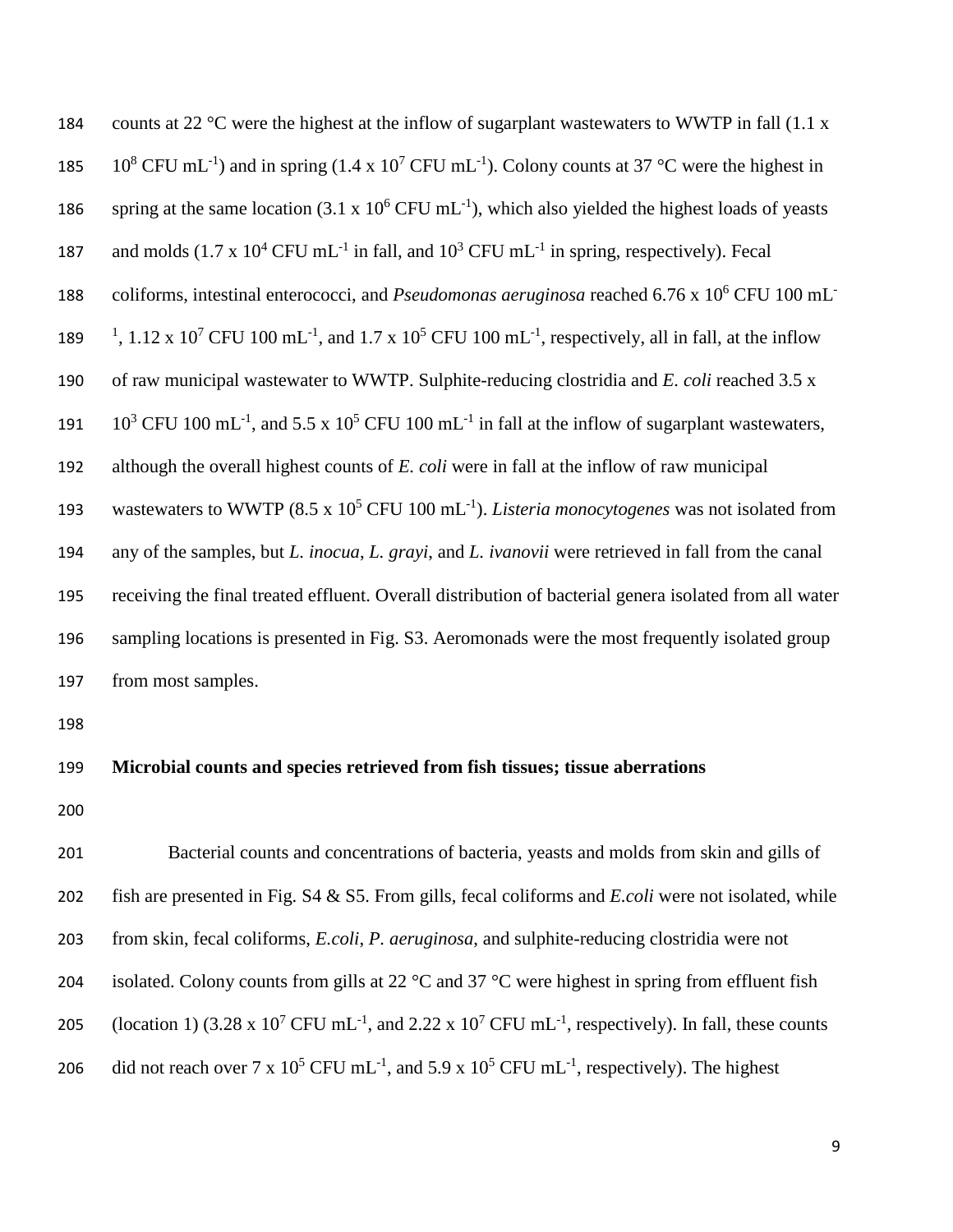measured yeasts, molds and *P. aeruginosa* concentrations on gills were in effluent fish in fall  $(832 \text{ CFU } 100 \text{ mL}^{-1}, 22 \text{ CFU } 100 \text{ mL}^{-1}, \text{ and } 32 \text{ CFU } 100 \text{ mL}^{-1}, \text{ respectively}).$  The same location 209 also yielded the highest loads of intestinal enterococci on gills (in spring), 78 CFU 100 mL $^{-1}$ . In all fish, the highest counts were in spring, at both temperatures, and the highest overall was from 211 downstream canal (location 2) fish skin as  $5.3 \times 10^6$  CFU 100 mL<sup>-1</sup>. The highest yeasts and 212 molds load from fish skin was in fall, from effluent fish  $(140 \text{ CFU mL}^{-1}, \text{ and } 17 \text{ CFU mL}^{-1},$  respectively). The concentration of yeasts and molds were several folds lower in skin than in gills, as well as bacterial counts at both temperatures. The highest intestinal enterococci concentration was in spring from fish skin of both canals. Overall distribution of bacterial genera isolated from fish gills and internal organs are presented in Fig. S6. From all tissues, aeromonads were the most prominent bacteria. The greatest diversity of bacterial species was found in fish from the downstream canal (location 2), particularly in gills. *A. hydrophila* was a prevailing species, followed by *A. veronii*, *Rheinheimera soli*, and *Ochrobactrum anthropi*. *E. coli* was not isolated from any of the internal fish tissues. Of indicator bacteria for aquatic contamination retrieved from internal tissues, the most prominent were *V. cholerae* (location 2 fish), *Enterobacter cloacae* and *Enterobacter sakazakii* (effluent fish). Gill histopathology alterations included an increased number of bacteria and lymphocyte cells in a mucous matrix encompassing area between primary lamellae in effluent fish. The secondary lamellae in vicinity appear atrophic and necrotic (Fig. S7). Changes observed were severe, excluding possibility of functional respiration. In kidney sections of effluent fish

epithelial necrosis of tubular lamina, exhibiting intratubular clumps were observed. These large

aggregates were composed of necrotic debris within tubules, inflammatory and bacterial cells

(Fig. S8).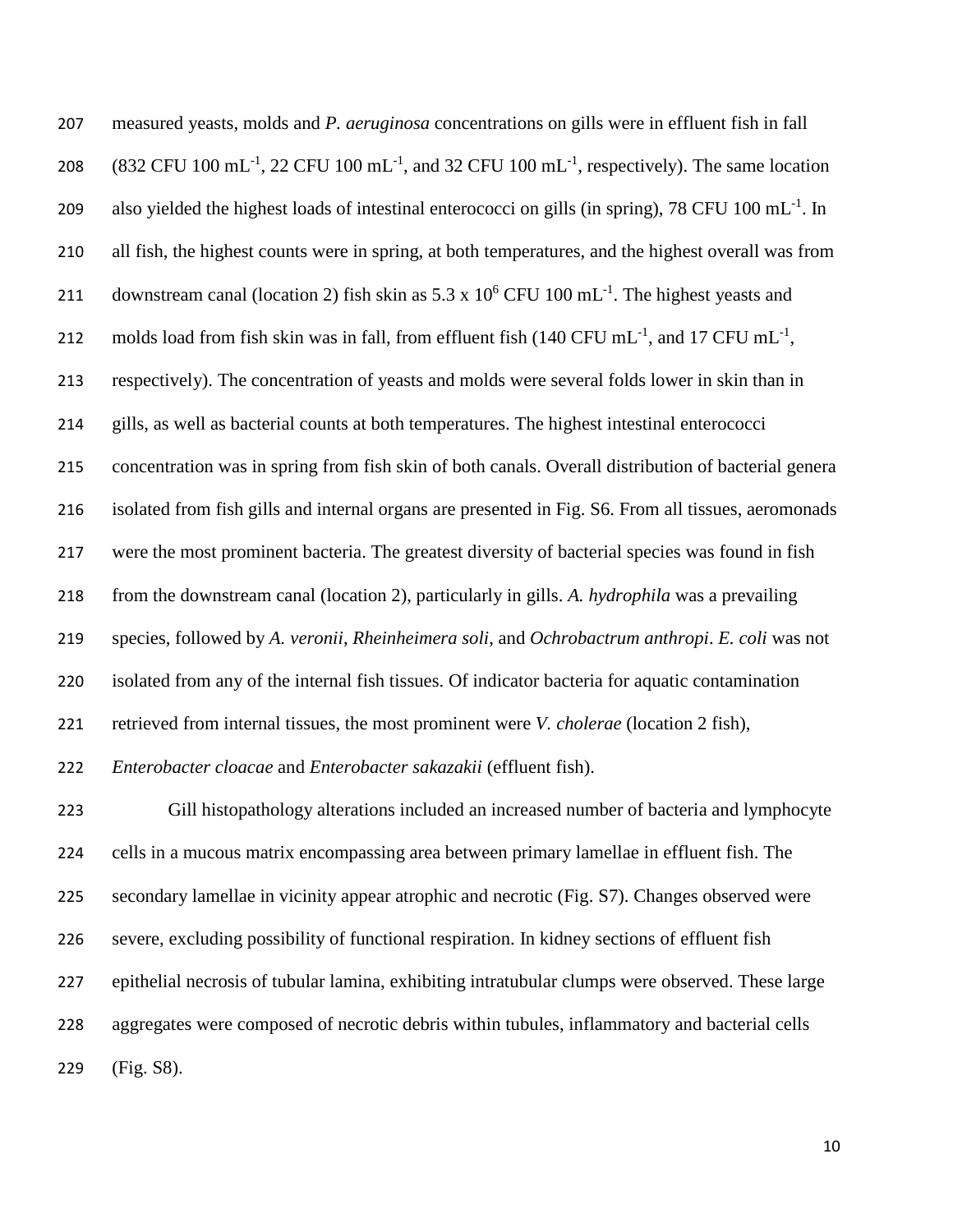## **Antimicrobial resistance of isolated strains**

| 233 | Antimicrobial resistance patterns of all bacterial strains isolated from water and fish          |
|-----|--------------------------------------------------------------------------------------------------|
| 234 | tissues are presented in Fig. $S9 & S10$ . Of bacteria isolated from water, the most prevalent   |
| 235 | resistance was observed in samples from the inflow of raw municipal wastewaters to WWTP          |
| 236 | (location 3), in spring against AMC and SMX; in summer against SMX, UB, NOR, and OA; in          |
| 237 | fall against AMC. Resistance against beta-lactam amoxicillin and sulfamethoxazole was            |
| 238 | established with high prevalence in most of the water samples irrespective of the type of water, |
| 239 | and also for bacteria isolated from kidney and liver of effluent fish in spring (AMC) and from   |
| 240 | gills of effluent fish in fall (AMC, SMX). Downstream (location 2) fish bacteria were mostly     |
| 241 | intermediate or susceptible for tested antimicrobials.                                           |
| 242 | Since aeromonads were the most represented of all bacterial genera, their resistance             |
| 243 | patterns are of special concern. Almost 63 % of fish aeromonads showed resistance against        |
| 244 | tested antimicrobials, and 50 % of them were resistant against SMX. All Aeromonas species        |
| 245 | from fish were resistant towards AMC. Some were also resistant against other drugs (E or SMX).   |
| 246 | Aeromonas species from water were also resistant against AMC, and 29 % of them showed            |
| 247 | multiple resistances against OA, E, OTC, and SMX.                                                |
| 248 |                                                                                                  |
| 249 | <b>PCA</b> analyses                                                                              |
| 250 |                                                                                                  |

 The relation and grouping of samples based on the monitored microbiological parameters in fish gills and skin was investigated. PCA analyses were conducted separately for the data on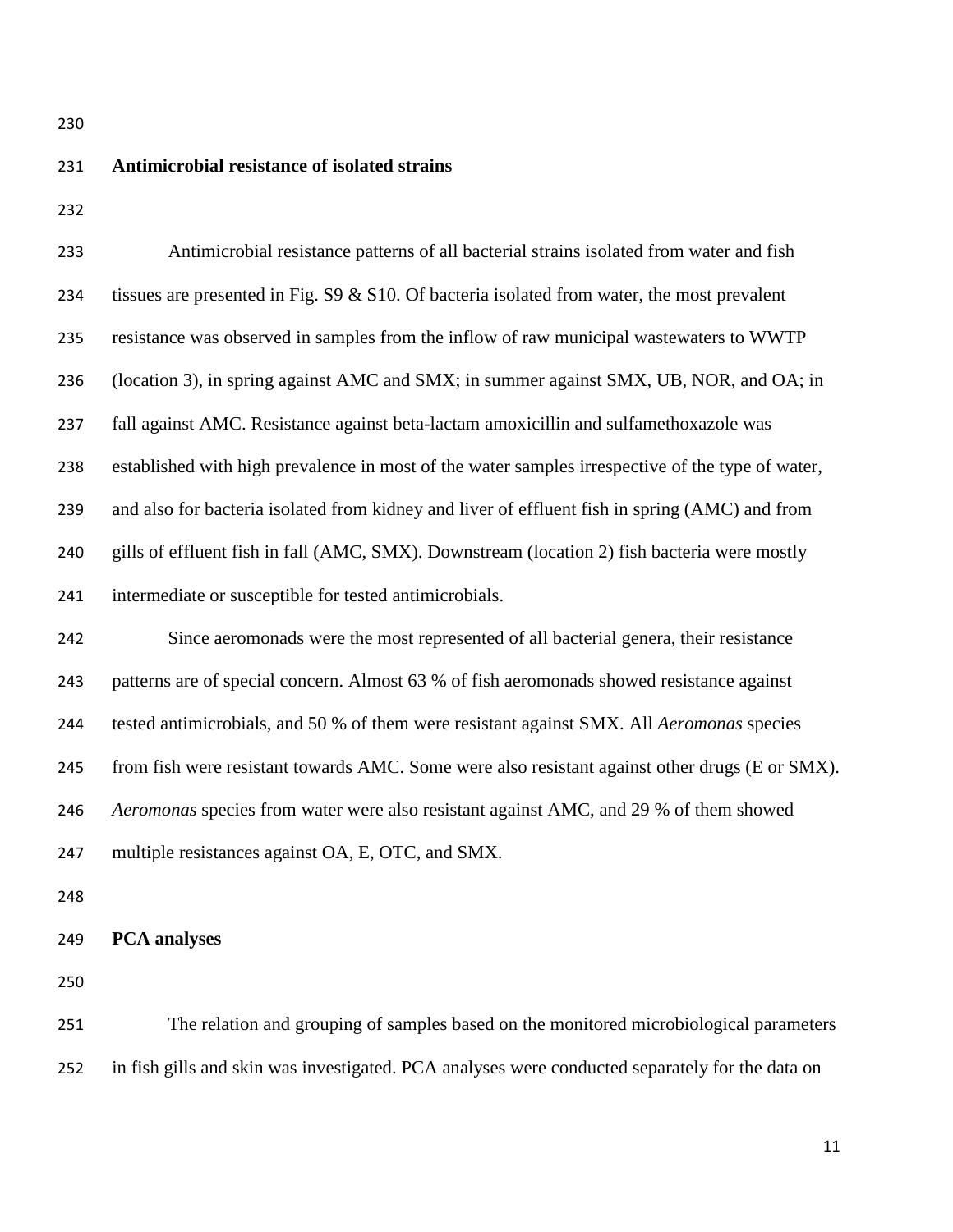gills and skin. For each data set a separate data matrix was built. For gills the matrix included 7 parameters (Counts at 37 °C, Counts at 22 °C, yeasts, molds, Enterococci, *P. aeruginosa*, sulphite-reducing clostridia) and 6 for the skin (same as for the gills except *P. aeruginosa*). The factor analysis was applied first in order to investigate possible reduction of observed parameters and identify significant microbiological parameters. The PCA was conducted to observe the score demonstrating groupings according to season, with their additional loading of significant parameters (Fig. 2). The score plots show that the grouping was based on high percentage of the explained variance in all cases (51.66 % for gills and 75.13 % for skin). The first principal component (D1=29.87 %) for presented PCA of gills was under the influence of parameters 262 Counts at 22 and 37  $\degree$ C, while the leading parameters in the second principal component (D2=21.79 %) were molds, inversely proportional with yeasts parameter. The PCA plot (Fig. 264 2A) showed two possible outliers for samples in the canal receiving the effluent (CE) measured in fall when sugar beet (B samples) was processed, and after processing of sugar cane (C samples). The Grubbs test for outliers was applied on samples and outliers were confirmed. In Figure 2B, the first and second principal components for the parameters isolated from fish skin had the same leading parameters with addition of Enterococci in D1 (50.10 %) and in D2 (25.03 %), the inverted relationship belonging to molds, proportional to yeasts. PCA findings showed a clear division of the samples depending on the processed material (beet or cane). All B samples were grouped in the second and third quadrant.

 The most important conclusion which results from Figure 2 is the percentage of the explained variance for fish gills (51.66 %) and skin (75.13 %) which points to the fact that skin microbiological analysis can significantly correlate when observed with the multivariate system. Good grouping performance was an encouragement for testing if observed parameters allowed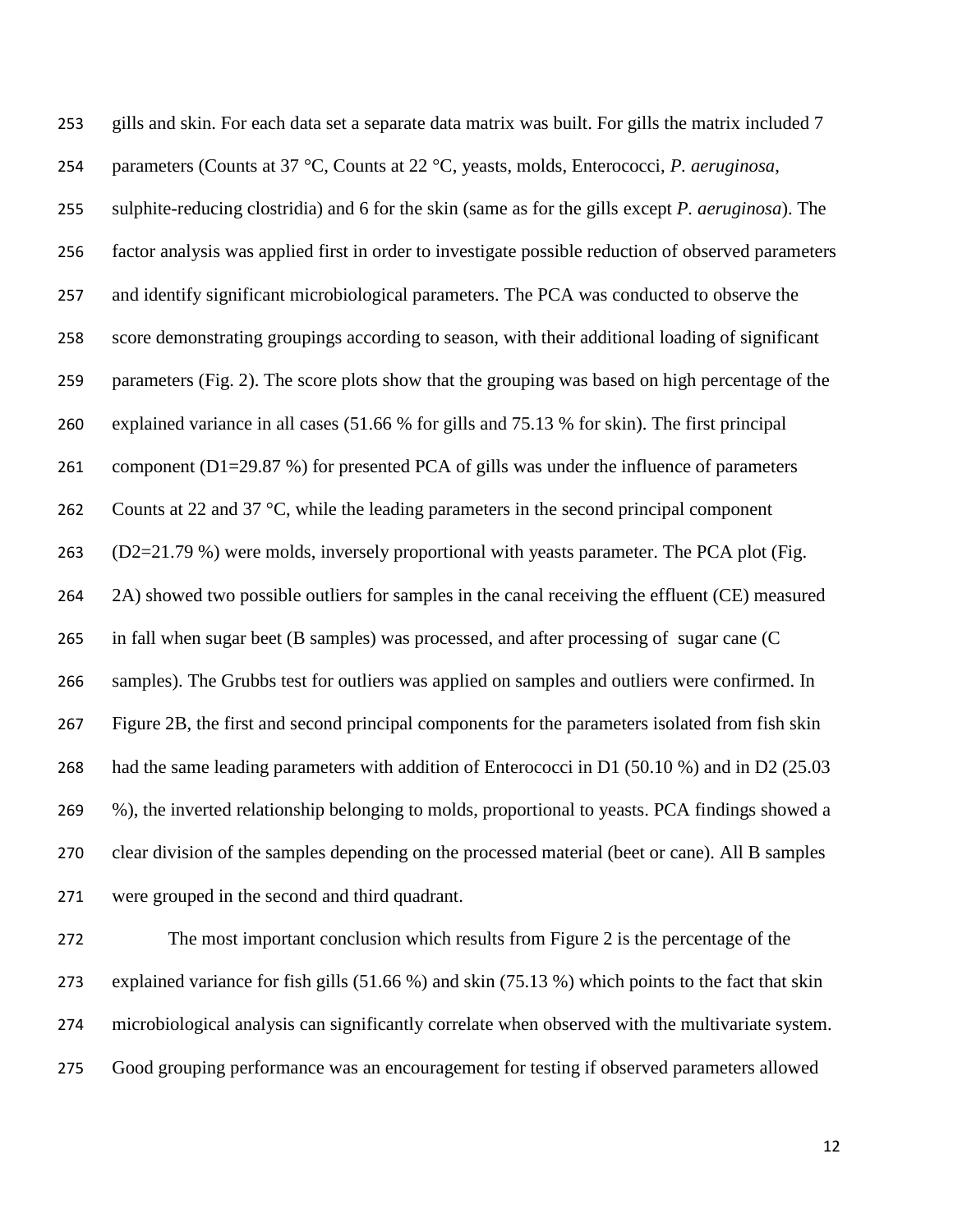| 276 | discriminating the samples regarding the water sampling sites, so the discriminant analysis (DA)      |
|-----|-------------------------------------------------------------------------------------------------------|
| 277 | was applied. When the DA was conducted on all samples for the skin parameters, the success of         |
| 278 | classification based on the nine chosen parameters (dissolved oxygen, oxygen saturation,              |
| 279 | suspended solids, COD, COD-Mn, BODn, ammonium, nitrite and total phosphorus) was 85 %.                |
| 280 | However, when values for S-R clostridia were left out, the classification mounted to 99.25 %          |
| 281 | (Fig S11), particularly for waters after processed sugar cane. Fig. S11 thus confirms the high        |
| 282 | classification in the DA analysis. Knowing that fish skin data gave the most informative              |
| 283 | characteristic in this study, those values were related to physico-chemical characteristics of        |
| 284 | water. To reduce the number of observed variables, Pearson correlation test was conducted to          |
| 285 | identify the most important parameters (with a significance level $\alpha$ =0.05). For both processed |
| 286 | waters (cane and beet) seven significant characteristics of water were identified, and correlation    |
| 287 | map revealed the significance of yeasts, enterococci and counts at 37 °C on fish skin. PCA            |
| 288 | analysis conducted on these inputs resulted with a Biplot which explains 85.77 % of all               |
| 289 | variations in the data set (Fig. 3).                                                                  |
| 290 |                                                                                                       |
| 291 |                                                                                                       |
| 292 | <b>DISCUSSION</b>                                                                                     |

 The sugar processing industry is among those with the largest water demands and remains an important factor for the organic pollution (Ingaramo et al*.* 2009). Waters affected by the sugarplant processing in this assay, particularly the canal receiving the treated effluent as a fish- bearing canal, displayed marked aberrations from guidelines for cyprinid fish (Billard 1999). Problems with toxic nitrogen-containing compounds such as ammonia, nitrite and nitrate were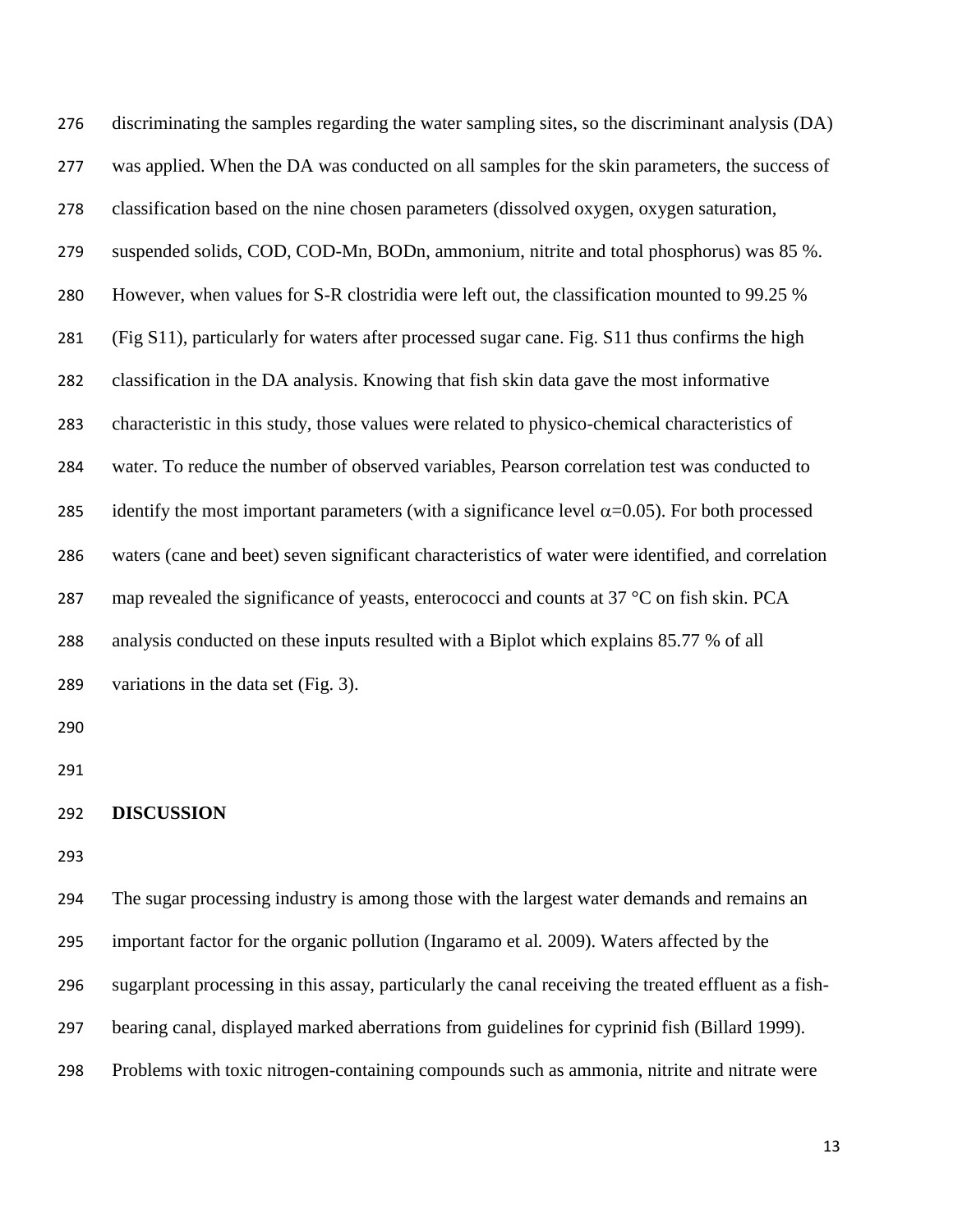particularly expressed during sugar beet processing. The most important physical factor of wastewater in sugar processing is the total suspended solid content (Sahu & Chaudhari 2015), which was extremely high during sugar cane processing. It also contributed to the high viable 302 cell counts at 37 °C, while sugar beet processing contributed to high bacterial counts at 22 °C and high concentrations of sulphite-reducing clostridia, *E. coli*, yeasts, molds, coliforms and 304 enterococci in water. High numbers of mesophiles and yeasts at levels  $> 6 \log CFU g^{-1}$  were previously found for beet wastewaters (Robles-Gancedo et al*.* 2009), as well as enteric bacteria (Mitchell & Funke 1982). Such a footprint of wastewaters has an impact on fish living in treated waters and also in further downstream waters, particularly on their ability to cope with stress and susceptibility to diseases.

 Yeasts and molds, often used for estimation of organic pollution in wastewaters (Shimomura-Shimizu & Karube 2010), were found in high concentrations on effluent fish gills in fall, during beet processing. Although it was not proven how the types of wastewater and treatment processes influence yeast proliferation (Yang et al*.* 2011), it seems that higher concentrations were retrieved from sugar-rich waters. During beet sugar extraction, yeasts, mesophiles and thermophiles are the most numerous microbiota, while beet-washing water is an important source of contamination (Robles-Gancedo et al*.* 2009). There is a likelihood of the presence of potentially pathogenic and toxicogenic fungi in fish from such waters, and when fished out for human consumption, they might pose a health threat and remain in cooked tissues in spite of the thermal treatment (Bien and Nowak 2014). Most waterborne fungi remain in spore form and are a particular risk to immunocompromised patients (Olaolu et al*.* 2014). Passing immunological barriers, bacteria may penetrate and colonize various tissues in

321 polluted aquatic environments (Niewolak & Tucholski 2000). Interestingly, although retrieved in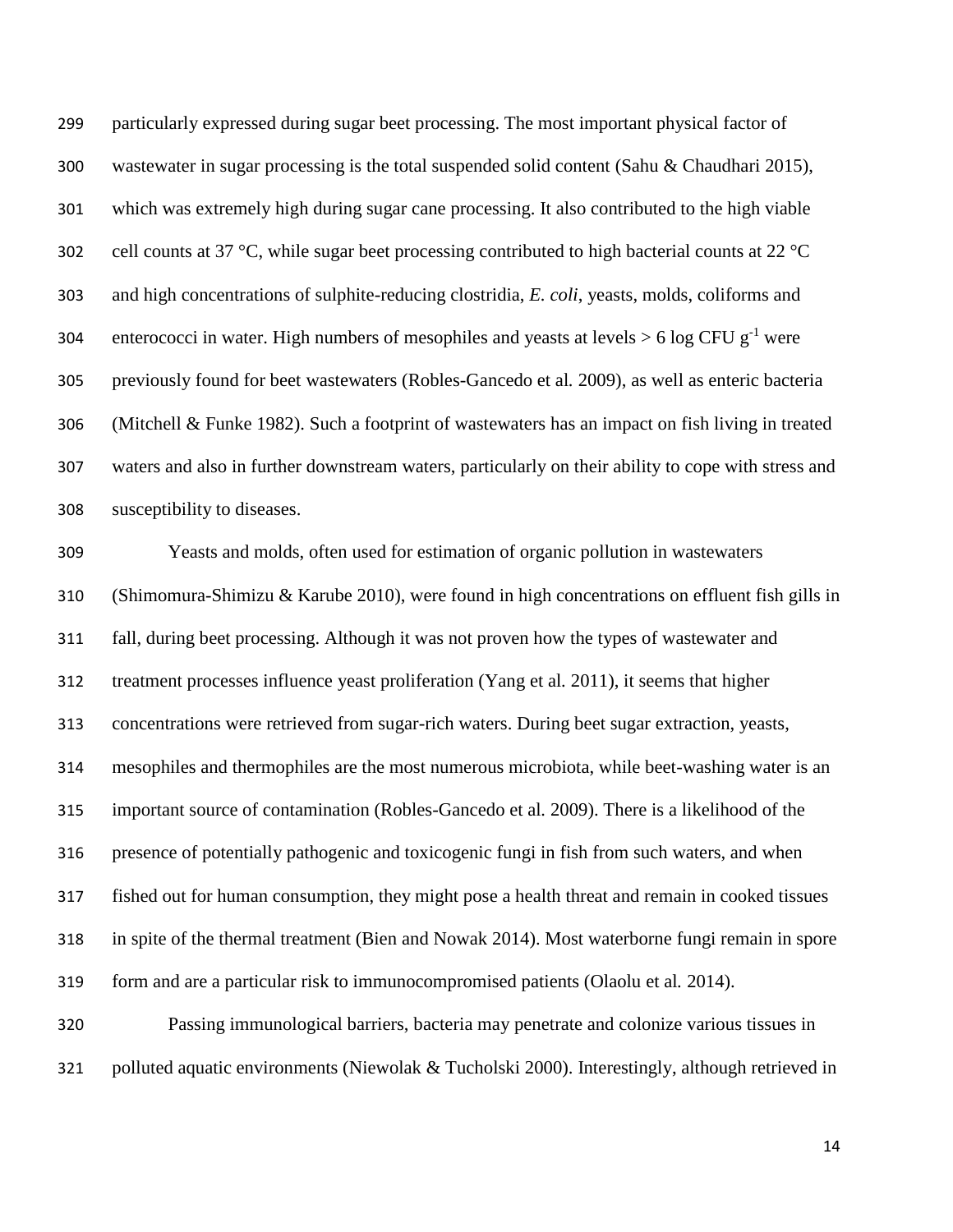high numbers in water, in neither of seasons were fecal coliforms and *E.coli* isolated from gills and skin, nor *P. aeruginosa*, and sulphite-reducing clostridia from skin. That could be partially explained by shedding of mucus from fish skin as a natural defense mechanism to prevent colonization by bacteria (Suhalin et al. 2008). It was also demonstrated that *E. coli* is rarely 326 recovered from carp tissues if its water concentration stays below10<sup>4</sup> CFU mL<sup>-1</sup> (Buras et al. 1985). In this work, sugar beet wastewaters inflowing to WWTP and treated effluent waters had *E. coli* loads  $10^5$  and  $10^4$  CFU 100 mL<sup>-1</sup>, respectively, which might explain its absence from fish tissues. Although fecal coliforms were not isolated from gills and skin, their high water levels could lead to contamination of internal organs and muscle tissue, posing a risk to consumers if 331 exceeding  $10^3$  CFU 100 mL<sup>-1</sup> (Harnisz & Tucholski 2010). Relatively low counts of intestinal enterococci and *P. aeruginosa* were recovered from gills in this work. Yet, Guzman et al. (2004) established that fish may carry fecal indicator bacteria to non-polluted waters for long retention periods, causing infection when handling or consuming fish. The total heterotrophic plate counts 335 exceeding  $10^4$  CFU mL<sup>-1</sup> of water could bring risk of human pathogens penetrating fish tissues 336 (Harnisz & Tucholski 2010). Although in this work they were reaching up to  $10^5$  CFU mL<sup>-1</sup> in the canal receiving the treated effluent in spring (sugar cane processing), counts on fish gills and skin were on average much higher than in their bearing waters. Indeed, the spring counts on fish skin even multiplied in downstream canal fish when compared to effluent fish. Possible explanation might be that fish tissues provide a good substrate for the growth of most heterotrophic bacteria, with compositional attributes that affect bacterial growth. Heterotrophs thus multiply in the sub-environments provided by skin surfaces and gill areas (ICMSF 1998). If fish from such waters were to be used for human consumption, care should be taken regarding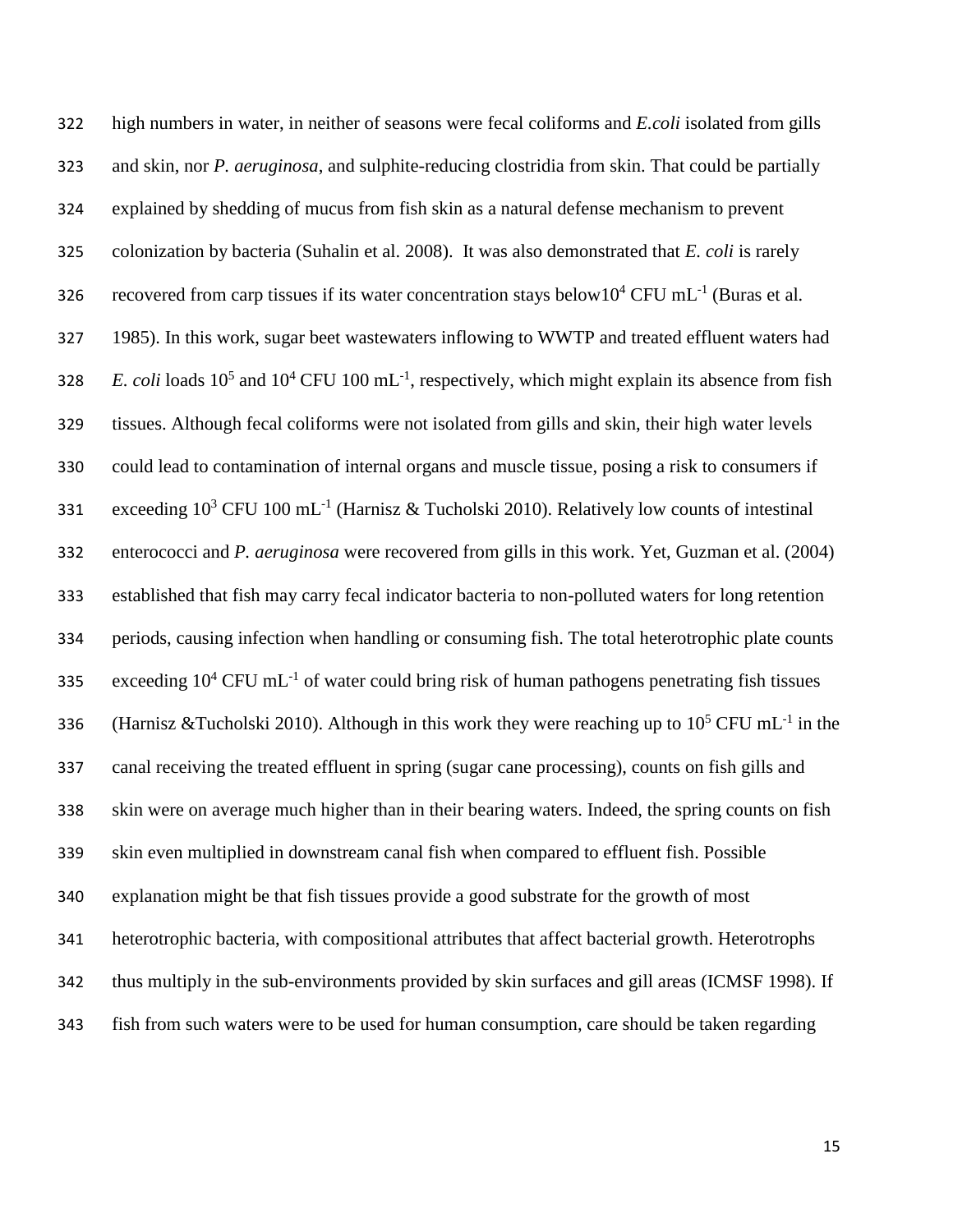344 the limits for heterotrophs in fish eaten raw/cooked  $(10^4/10^6 \text{ CFU g}^{-1}$ , respectively) (El-Shafai et al*.* 2004).

 Both in the effluent and downstream fish, bacteria retrieved in both seasons were *A. hydrophila* and *A. veronii* (internal organs). *A. hydrophila* has a worldwide distribution, and is recognized as a primary pathogen of fish, causing a stress-mediated disease condition where 349 mortalities are influenced by elevated water temperatures (Austin  $\&$  Austin 2007). Environmental strains of *A. hydrophila* produce less enterotoxins when cultured at 37 °C than at 28 °C, while clinical isolates behave *vice versa* (Igbinosa et al*.* 2012). Thus, strains producing virulence factors at 37 °C have better odds as human pathogens. *A. veronii* is also a species potentially very pathogenic to humans, having a broad aquatic host range. Along with *A. hydrophila,* it has been recognized as the causal agent of fish mortalities in freshwater ecosystems, causing epizootic ulcerative syndrome (Skwor et al*.* 2014). *A. veronii* was the most frequently isolated bacteria from internal tissues of effluent fish in this study, in both seasons, which coincides with our previous work (Topić Popović et al*.* 2015a). The major public health concern thus is the wound infection with aeromonads among individuals who capture and handle the fish (El-Shafai et al. 2004). Internal organs of effluent fish yielded counts of *Enterobacter cloacae* and *E. sakazakii*, while from downstream canal fish *V. cholera* was isolated, demonstrating that indicator bacteria for aquatic contamination were retrievable also from a further downstream fish, and mostly during sugar beet processing (fall). Tissue aberrations in fall included severe gill and kidney lesions with bacterial and inflammatory cell aggregates. Similar findings observed Declercq et al. (2015) when challenging trout and carp with highly virulent *Flavobacterium columnare* isolates, which led to a high number of eosinophillic granular cells.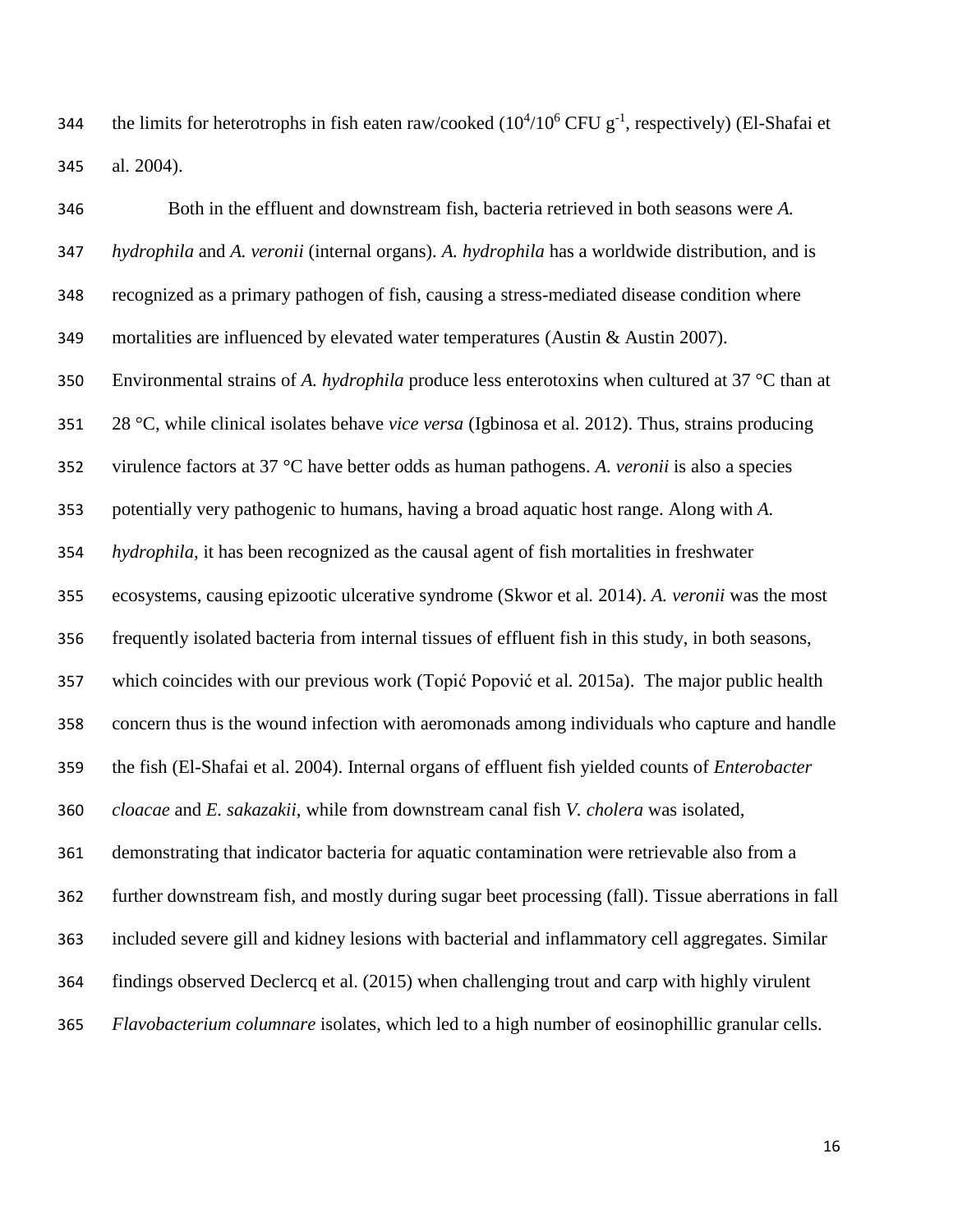High bacterial loads in water may have led to increased bacterial cells in kidney, including hematopoietic tissues and renal tubules, as in the work of Islam et al. (2008).

 Bacteria resistant to antibiotics and antibiotic resistant genes in the aquatic environment are an emerging contaminant issue (Sharma et al, 2016). Most bacteria form water and fish revealed resistance against beta-lactams (amoxicillin, AMC) and sulfamethoxazole, SMX, irrespective of the season/sugarplant activity, although multiple resistance was also noted. The AMC resistance could partially be explained by relatedness of AMC with ampicillin, towards which aeromonads show intrinsic resistance (Harnisz & Tucholski 2010). The SMX resistance, found in a high percentage of isolated aeromonads, could be due to its poor performance if not in combination with trimethoprim (Goni-Urriza et al*.* 2000). The overall resistance pattern is most likely a consequence of previous exposure to antimicrobials and chemotherapeutics due to municipal and hospital discharge waters processed by the WWTP, and cannot be directly correlated with the sugarplant activity. The antimicrobial resistance in wastewater-related waters is an important factor for emerging infectious diseases, as antibiotic resistance genes may be easily disseminated and imposing selective pressures (Figueira et al*.* 2012; Pruden et al*.* 2012; Sharma et al, 2016).

 Previous studies demonstrating the use of PCA analysis investigated water quality based on fish biomarkers and water quality degree classification (Sweidan et al*.* 2015), the application of exploratory and unsupervised/supervised chemometric methods on chromatographic data, using the composition for the characterization and authentication (Bosque-Sendra et al*.* 2012), in monitoring of complex mixtures of toxicants found in aquatic ecosystems on fish species and their oxidative stress biomarkers (Dzul-Caamal et al*.* 2016), and in identifying the link between trophic ecology and metal accumulation in marine fish (Le Croizier et al*.* 2016). As the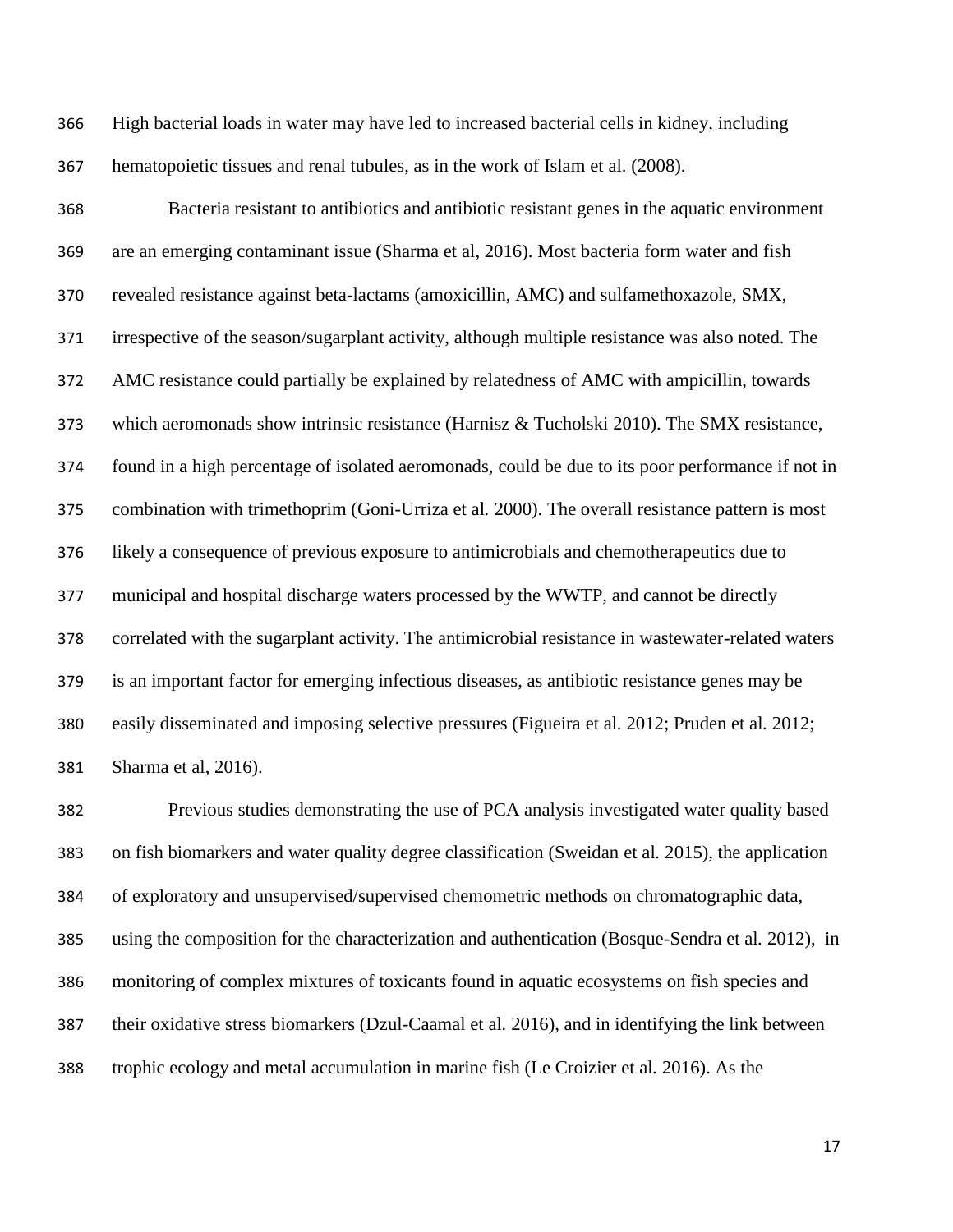application of multivariate tools proved very effective, we used PCA for the first time to investigate the relation and grouping of samples based on the monitored microbiological parameters in gills and skin. It was found that high heterotroph counts, *P. aeruginosa*, and intestinal enterococci on both skin and gills can be associated with sugar cane processing, while yeasts and moulds were proven to correlate predominantly with sugar beet parameters. In conclusion, fish living under impaired conditions caused by sugar beet and sugar cane processing can become contaminated with bacterial pathogens, yeasts and molds. Although the relation between water quality and contamination of fish tissues is frequently controversial (WHO 2006), penetration of bacteria to fish tissues is a threat. Thus safety measures during handling and processing of fish, often fished out by recreational fishermen from downstream waters, are highly needed to avoid cross-contamination.

 *Acknowledgements*: The authors wish to thank Dr. Slavko Kepec from Virkom, Public Water Supply and Wastewater Services, Virovitica, Croatia for sampling and outline of susceptibility data. This study was supported by the Croatian MSES Grant No. 098-1782739-249.

## **LITERATURE CITED:**

408 Austin B, Austin D (2007) Bacterial fish pathogens: Disease in farmed and wild fish. 4<sup>th</sup> Edition Laird L (ed.) Springer-Praxis series in aquaculture and fisheries. Praxis Publishing Ltd,

Chichester UK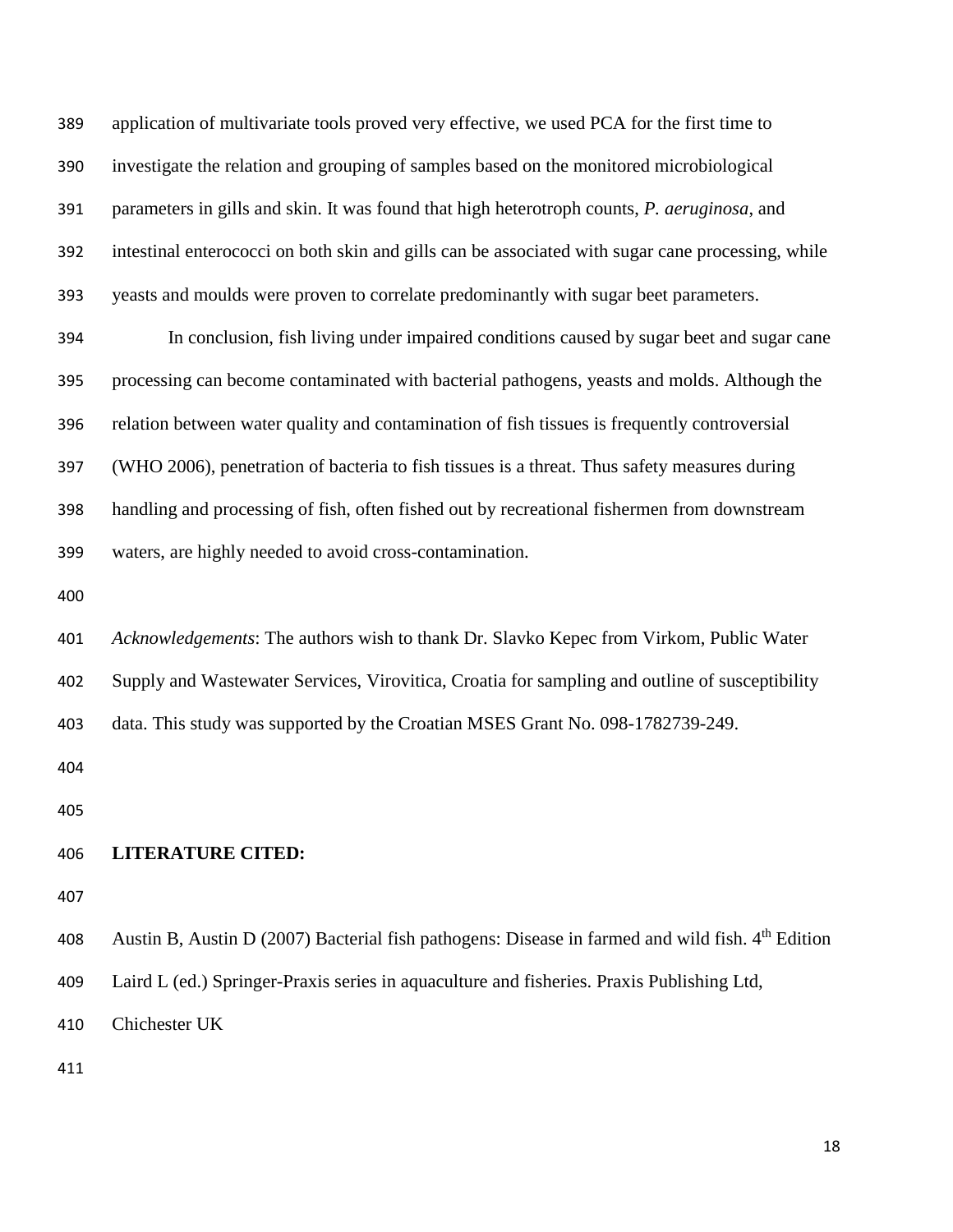| 412 | Bien J, Nowak D (2014) Biological composition of sewage sludge in the aspect of threats to the |
|-----|------------------------------------------------------------------------------------------------|
| 413 | natural environment. Arch Environ Prot 40 (4):79-86                                            |
| 414 |                                                                                                |
| 415 | Billard R (1999) The Carp; Biology and Culture. Billard R. (ed) Springer-Verlag London         |
| 416 |                                                                                                |
| 417 | Bosque-Sendra JM, Cuadros-Rodríguez L, Ruiz-Samblás C, de la Mata AP (2012) Combining          |
| 418 | chromatography and chemometrics for the characterization and authentication of fats and oils   |
| 419 | from triacylglycerol compositional data - A review. Anal Chem Acta 724:1-11                    |
| 420 |                                                                                                |
| 421 | Buras N, Duek L, Niv S (1985) Reaction of fish to microorganisms in wastewater. Appl Environ   |
| 422 | Microbiol 50:989-995                                                                           |
| 423 |                                                                                                |
| 424 | Buras N, Duek L, Niv S, Hepher B, Sandbank E (1987) Microbiological aspects of fish grown in   |
| 425 | treated wastewater. Water Res 21(1):1-10                                                       |
| 426 |                                                                                                |
| 427 | ter Braak CJF, Verdonschot PFM (1995) Canonical correspondence analysis and related            |
| 428 | multivariate methods in aquatic ecology. Aquat Sci 57 (3):255-289                              |
| 429 | Declercq AM, Chiers K, Van den Broeck W, Dewulf J, Eeckhaut V, Cornelissen M, Bossier P,       |
| 430 | Haesebrouck F, Decostere A (2015) Interactions of highly and low virulent Flavobacterium       |
| 431 | <i>columnare</i> isolates with gill tissue in carp and rainbow trout. Vet Res 46(25):1-16      |
| 432 |                                                                                                |
| 433 | El-Shafai SA, Gijzen HJ, Nasr FA, El-Gohary FA (2004) Microbial quality of tilapia reared in   |
| 434 | fecal-contaminated ponds. Environ Res 95:231-238                                               |
|     |                                                                                                |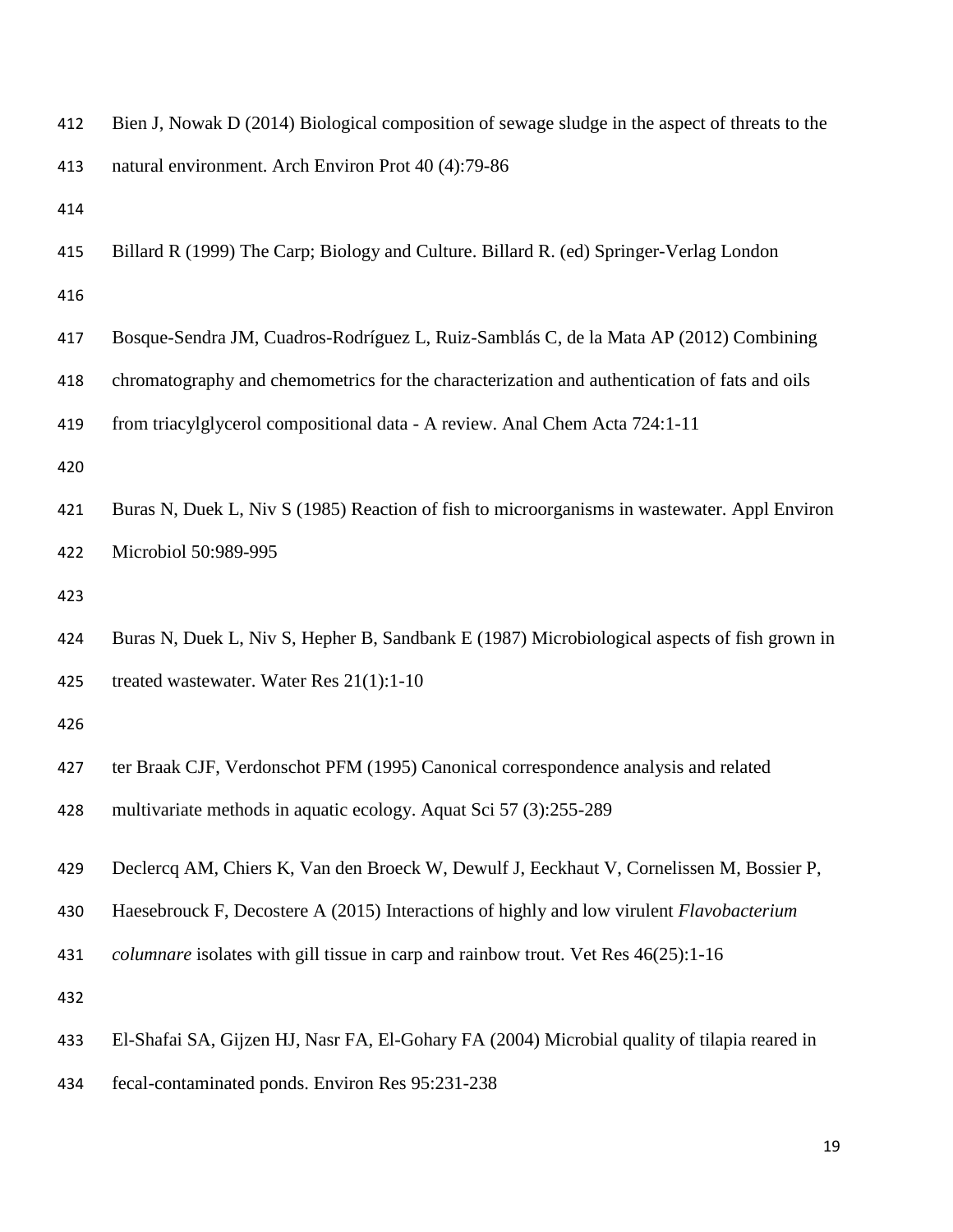| 436 | Figueira V, Serra EA, Vaz-Moreira I, Brandão TRS, Manaia CM (2012) Comparison of                 |
|-----|--------------------------------------------------------------------------------------------------|
| 437 | ubiquitous antibiotic-resistant <i>Enterobacteriaceae</i> populations isolated from wastewaters, |
| 438 | surface waters and drinking waters. J Water Health $10(1)$ :1-10                                 |
| 439 |                                                                                                  |
| 440 | Goni-Urriza M, Pineau L, Capdepuy M, Roques C, Caumette P, Quentin C (2000) Antimicrobial        |
| 441 | resistance of mesophilic Aeromonas spp. strains isolated from two European rivers. J Antimicrob  |
| 442 | Chemother 46:297-301                                                                             |
| 443 |                                                                                                  |
| 444 | Guzman MC, Bistoni MA, Tamagnini LM, Gonzalez RD (2004) Recovery of <i>Escherichia coli</i> in   |
| 445 | fresh water fish, Jenynsia multidentata and Bryconamericus iheringi. Water Res 38:2368-2374      |
| 446 |                                                                                                  |
| 447 | Harnisz M, Tucholski S (2010) Microbial quality of common carp and pikeperch fingerlings         |
| 448 | cultured in a pond fed with treated wastewater. Ecol Eng 36:466-470                              |
| 449 |                                                                                                  |
| 450 | Sweidan HA, El-Bendary N, Hegazy OM, Hassanien AE, Snasel V (2015) Water Pollution               |
| 451 | Detection System Based on Fish Gills as a Biomarker. Procedia Comput Sci 65:601-611              |
| 452 |                                                                                                  |
| 453 | ICMSF International Commission on Microbiological Specifications for Foods of the IUMS           |
| 454 | (1998) Microorganisms in Foods. Microbial Ecology of Food Commodities. Springer-Science +        |
| 455 | Business Media BV. International Thompson Publishing, Frimley, Surrey                            |
| 456 |                                                                                                  |
|     |                                                                                                  |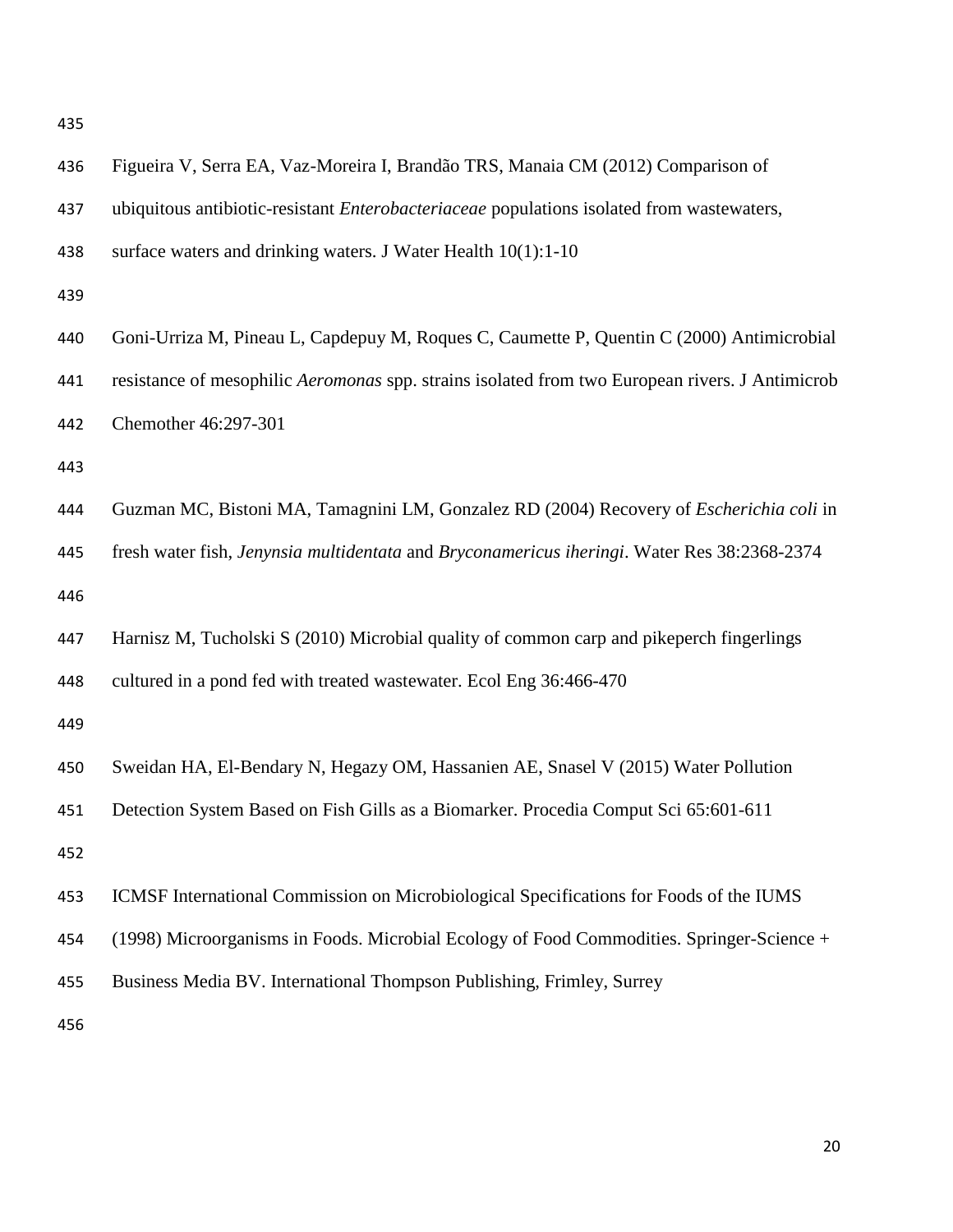| 457 | Igbinosa IH, Igumbor EU, Aghdasi F, Tom M, Okoh AI (2012) Emerging Aeromonas species            |
|-----|-------------------------------------------------------------------------------------------------|
| 458 | infections and their significance in public health. Sci World J article ID 625023:1-13          |
| 459 |                                                                                                 |
| 460 | Ingaramo A, Heluane H, Colombo M, Cesca M (2009) Water and wastewater eco-efficiency            |
| 461 | indicators for the sugar cane industry. J Clean Prod 17:487-495                                 |
| 462 |                                                                                                 |
| 463 | Islam MT, Mostafa K, Rashid MM (2008) Histopathological studies of experimentally infected      |
| 464 | shing, Heteropneustes fossilis with Aeromonas hydrophila bacteria. Progress Agric 19(1):89-96   |
| 465 |                                                                                                 |
| 466 | Le Croizier G, Schaal G, Gallon R, Fall M, Le Grand F, Munaron JM, Rouget ML, Machu E, Le       |
| 467 | Loc'h F, Laë R, De Morais LT (2016) Trophic ecology influence on metal bioaccumulation in       |
| 468 | marine fish: Inference from stable isotope and fatty acid analyses. Sci Total Environ 573:83-95 |
| 469 |                                                                                                 |
| 470 | Lusk MR, Luskova V, Hanel L (2010) Alien fish species in the Czech Republic and their impact    |
| 471 | on the native fish fauna. Folia Zool 59:57-72                                                   |
| 472 |                                                                                                 |
| 473 | Mitchell KR, Funke BR (1982) Enteric bacteria in sugarbeet refinery processing waste waters.    |
| 474 | Environ Pollut A $28(2):81-88$                                                                  |
| 475 |                                                                                                 |
| 476 | Naidoo S, Olaniran AO (2014) Treated wastewater effluent as a source of microbial pollution of  |
| 477 | surface water resources. Int J Environ Res Public Health 11:249-270                             |
| 478 |                                                                                                 |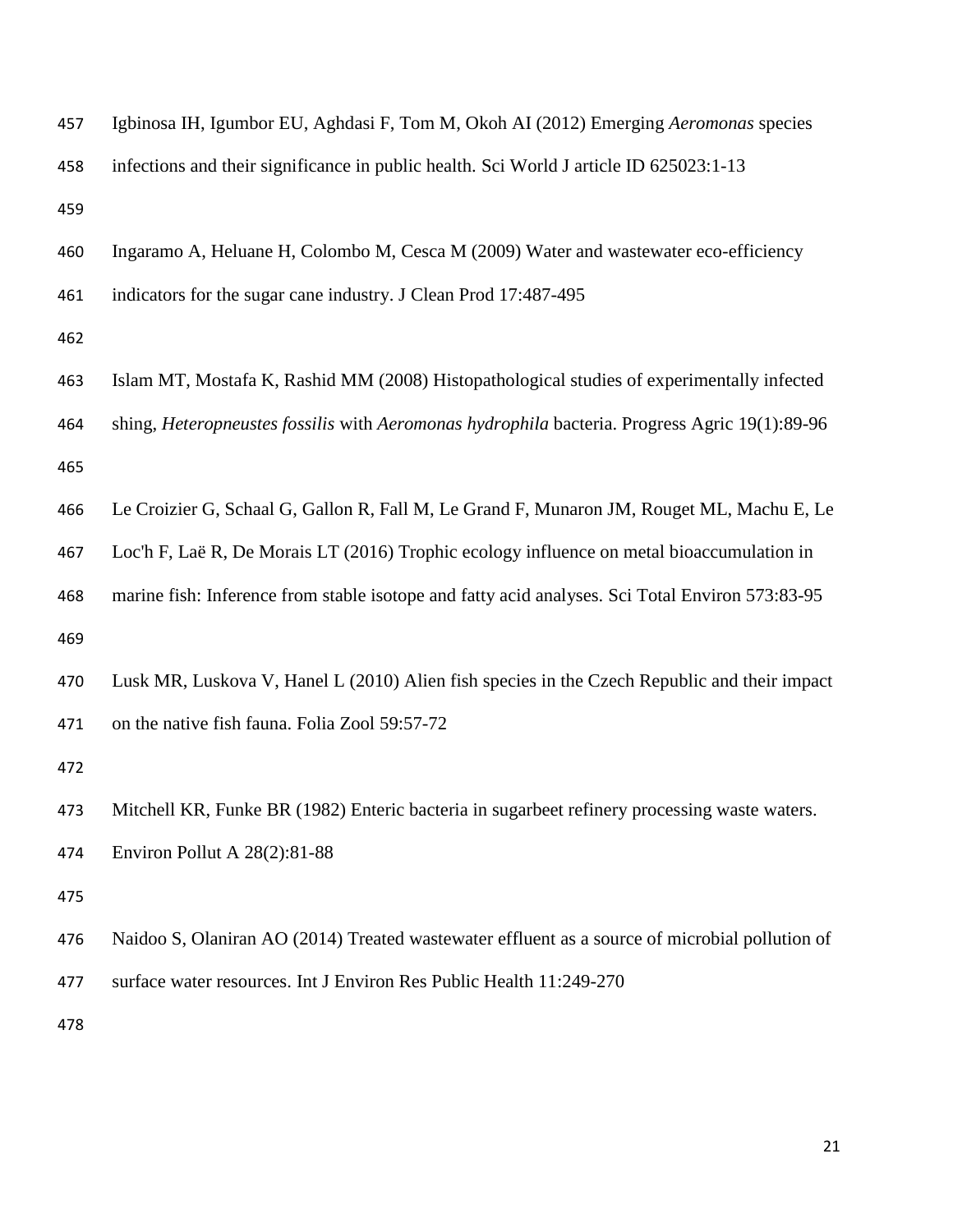| 479 | Niewolak S, Tucholski S (2000) Sanitary and bacteriological evaluation of common carp, tench       |
|-----|----------------------------------------------------------------------------------------------------|
| 480 | and crucian carp reared in a pond supplied with biologically treated sewage. Arch Pol Fisheries    |
| 481 | $8(1):35-48$                                                                                       |
| 482 |                                                                                                    |
| 483 | Olaolu TD, Akpor OB, Akor CO (2014) Pollution indicators and pathogenic microorganisms in          |
| 484 | wastewater treatment: Implication on receiving water bodies. IJEPP 2(6):205-212                    |
| 485 |                                                                                                    |
| 486 | Pruden A, Arabi M, Storteboom HN (2012) Correlation between upstream human activities and          |
| 487 | riverine antibiotic resistance genes. Environ Sci Tech 46:11541-11549                              |
| 488 |                                                                                                    |
| 489 | Robles-Gancedo S, López-Diaz TM, Otero A (2009) Microbiological counts during beet sugar           |
| 490 | extraction. J Food Prot 72(6):1332-1337                                                            |
| 491 |                                                                                                    |
| 492 | Sahu OP, Chaudhari PK (2015) The characteristics, effects, and treatment of wastewater in          |
| 493 | sugarcane industry. Water Qual Expo Health 7:435-444                                               |
| 494 |                                                                                                    |
| 495 | Sharma VK, Johnson N, Cizmas L, McDonald TJ, Kim H (2016) A review of the influence of             |
| 496 | treatment strategies on antibiotic resistant bacteria and antibiotic resistance genes. Chemosphere |
| 497 | 150: 702-714                                                                                       |
| 498 |                                                                                                    |
| 499 | Shimomura-Shimizu M, Karube I (2010) Yeast based sensors. Adv Biochem Engin/Biotechnol             |
| 500 | 117:1-19                                                                                           |
| 501 |                                                                                                    |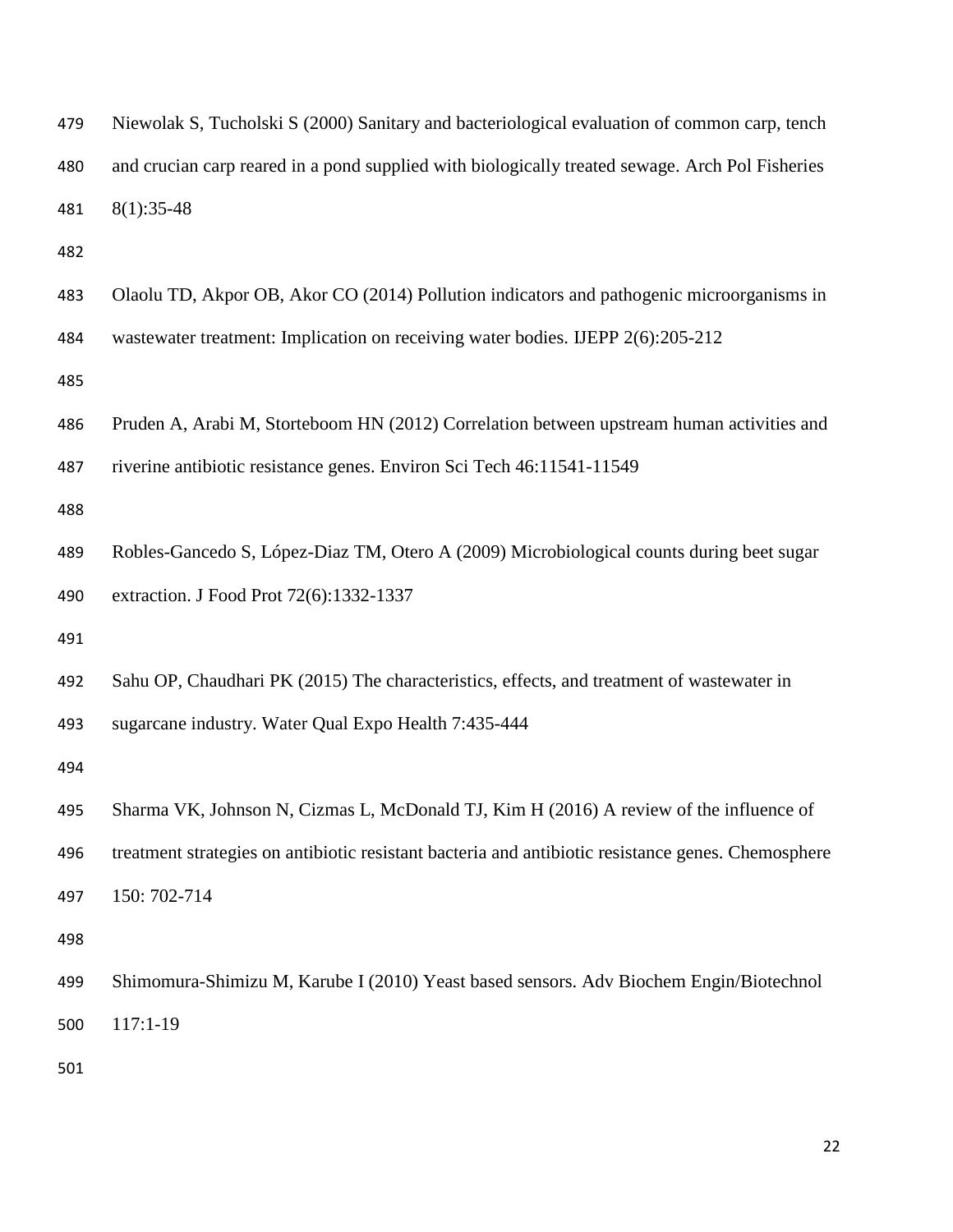| 502 | Skwor T, Shinko J, Augustyniak A, Gee C, Andraso G (2014) Aeromonas hydrophila and                 |
|-----|----------------------------------------------------------------------------------------------------|
| 503 | Aeromonas veronii predominate among potentially pathogenic ciprofloxacin- and tetracycline-        |
| 504 | resistant Aeromonas isolates from Lake Eerie. Appl Environ Microbiol 80(3):841-848                 |
| 505 |                                                                                                    |
| 506 | Stoskopf MK (1993) Environmental Requirements and Diseases of Carp, Koi, and Goldfish. In:         |
| 507 | Stoskopf MK (ed) Fish Medicine. WB Saunders Company, Philapelphia, USA, p 454-461                  |
| 508 |                                                                                                    |
| 509 | Suhalin R, Huang YW, Burtle GJ (2008) Survival of Escherichia coli O157:H7 in channel catfish      |
| 510 | pond and holding tank water. LWT – Food Sci Technol (41):1116-1121                                 |
| 511 |                                                                                                    |
| 512 | Topić Popović N, Kazazić S, Strunjak-Perović I, Barišić J, Sauerborn Klobučar R, Kepec S et al     |
| 513 | (2015a) Detection and diversity of aeromonads from treated wastewater and fish inhabiting          |
| 514 | effluent and downstream waters. Ecotoxicol Environ Saf 120:235-242                                 |
| 515 |                                                                                                    |
| 516 | Topić Popović N, Strunjak-Perović I, Sauerborn Klobučar R, Barišić J, Babić S, Jadan M, Kepec      |
| 517 | S, Kazazić SP, Matijatko V, Beer Ljubić B, Car I, Repec S, Stipaničev D, Klobučar G, Čož-          |
| 518 | Rakovac R (2015b) Impact of treated wastewater on organismic biosensors at various levels of       |
| 519 | biological organization. Sci Total Environ 538:23-37                                               |
| 520 |                                                                                                    |
| 521 | Tortorello M $(2003)$ Indicator organisms for safety and quality – uses and methods for detection: |
| 522 | Minireview. Microbiol Methods 86(6):1208-1217                                                      |
|     |                                                                                                    |